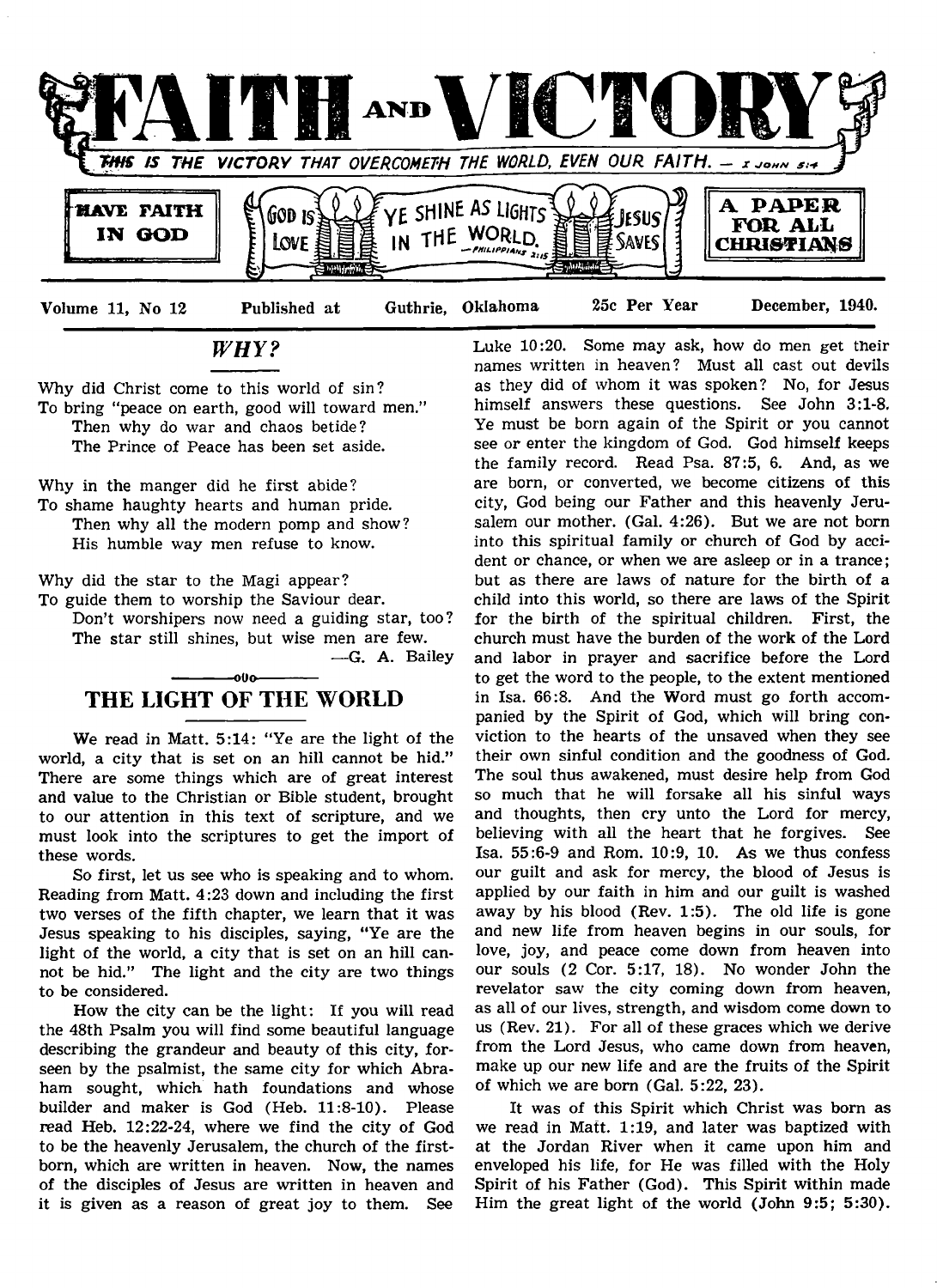While He was with His disciples, He was their light and they received their power directly from Him, but He could not be with them always so He promised them that He would give them another Comforter, even the Spirit of truth, the Holy Ghost, which should abide with them forever. Please read John 14:15-27 and Acts 1:8. In the new birth we receive life and peace and begin to bear the fruits of the Spirit but when the Comforter comes, He leads us into the truth and gives power to live right and victory over the devil; also, He strengthens us to witness for Jesus. The Spirit comes to us after conversion, by faith in God and obedience to Rom. 12:1. Thus, the Spirit of Truth— love, joy, peace, and goodness flowing from the hearts of the people of

# $\rightarrow$ *History of the Origin of the Millennial Deception*

God, illuminates the world today and makes it a pleasant place to live. — Ray Key

Millennialism came from Judaism. The Jews generally believed that the Messiah would establish a literal kingdom and some of them believed his reign would last a thousand years here on earth (extract from Neander's History of Christianity). This doctrine was first introduced in Christianity by an ungodly heretic by the name of Cerinthus, who lived in the days of the apostle John. Millennial teachers try to prove their theory by John's writing in Rev.; but now we shall see what John says about the founder of this ungodly doctrine. "Irenaeus, who was born about A. D. 120, was acquainted with Policarp, the disciple of John" states that while John was at Ephesus, he entered a bath house to wash, and found that Cerinthus was within and refused to bathe in the same bath house, but left the building and exhorted those with him to do the same, saying, "Let us flee, lest the bath fall in." (Eusebius Eccl. History, Book III, chapter 28). We have the rollowing account of the heresy of Cerinthus, taken from the writings of Caius, who lived about the close of the second century: "But Cerinthus, too, through revelations written, as he would have us believe by a great apostle, brings before us marvelous things which he pretends were shown him by angels, alleging that after the resurrection, the Kingdom of Christ is to be on earth, and being an enemy to the scriptures of God, wishing to deceive men, he says that this is to be a space of a thousand years for marriage festivities. He also says Christ would have an earthly kingdom." This is the origin of the Millennium theory. Christ's kingdom was set up at his coming. The current disnensation is the last age of time and termed in seripture, "time of the end" (Dan. 12:1, 4, 9, 10); "last days" (Micah 4:1-4; Isa. 2:2, 3); "last time" (1 John 2:18; Jude

18); "ends of the world" (1 Cor. 10:11); "end of all things is at hand" (1 Pet. 4:7). With the resurrection of the dead comes "the end." Notice 1. Cor. 15:22-28 which reads as follows: "For as in Adam all die, even so in Christ shall all be made alive, But every man in his own order: Christ the firstfruits; afterward they that are Christ's, at his coming. Then cometh the end." When? At his coming. You will notice the word "cometh" is in italics, which denotes that it was supplied by the translators and does not appear in the original Greek, from which the New Testament was translated. But in the original, "then the end," fixes the time of the end at the immediate coming of Christ, when he shall have delivered up the kingdom to God. Then instead of setting up a kingdom, as Millennium teachers vainly believe, he will deliver up his kingdom to his Father, "when he shall have put down all rule and all authority and power, for he must reign till he hath put all enemies under his feet. The last enemy that shall be destroyed is death  $\ldots$  and when all things shall be subdued unto him, (including death) then shall the Son also himself be subject unto him" (Gcd) "that put all things under him that God may be all in all." Some teach a "pre-millennium" and others a "post-millennium," but the Bible gives no time, nlace, or need of a millennium. When the seventh trumpet (also called "trump of God," "last trumn," etc.) shall sound, "there shall be time no longer." (Rev.  $10:5, 6$ ). The future state is said to be "world without end" (Eph. 3:21), "but now once in the end of the world hath he appeared to put away sin bv the sacrifice of himself" (Heb. 9:26). The resurrection of the dead will be the last day of time. Four times in John 6th chapter, Jesus speaks of raising different ones up at the last day. There will be no other day after the last day. The last hope of mercy is in this last dispensation. The gospel of Christ in this dispensation offers the last hope of mercy to Adam's fallen race: "Behold now is the day of salvation" (2 Cor. 6:2). This day of grace is the day of salvation and the only day. The definite article "the" is used to signify that there is no other age to come. "Today" is held out by the divine hand of love to all who will hear his voice (Heb. 3:7; 4:7; 2 Pet. 3:7-15). "Whosoever will, let him take the water of life freely" (Rev. 22:17). A question is asked in 1 Pet. 4:17, "For the time is come that judgment must begin at the house of God; and if it first begin at us, what shall the end be of them that obey not the gospel of God?" We will find the answer in 2 Thess.  $1:7-10:$  "And to you who are troubled rest with us, when the Lord Jecus shall be reverled from heaven with his mighty angels, in flaming fire taking vengeance on them that know not God, and that obey not the gospel of our Lord Jesus Christ: who shall be punished with ever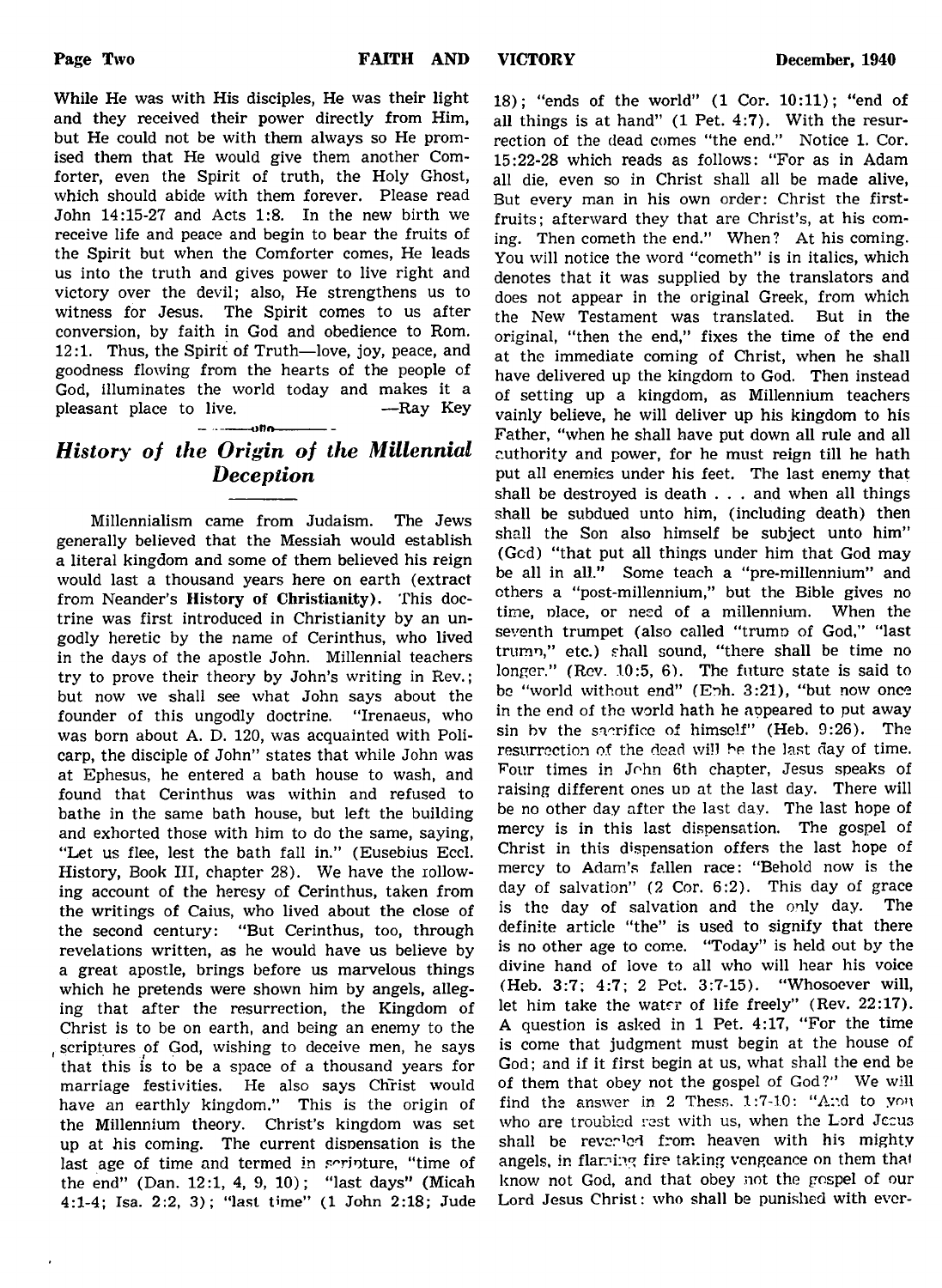voice of the archangel, and with the trump of God, and the dead in Christ shall rise first (before the living shall ascend); then we which are alive and remain shall be caught up together with them in the clouds, to meet the Lord in the air and so shall we ever be with the Lord." Paul here was treating of the hope of the church only, saying nothing of sinners. We believe sufficient has been said to prove the universal resurrection of the dead.

(To be Concluded in Jan. Issue) —G. E. Harmon.

# $-000-$ CHURCH OF GOD ASSEMBLY MEETING

The annual Assembly Meeting at Guthrie, Okla. will begin on December 20th and continue until Dec. 29th, inclusive. All are invited to attend this meeting for the edification of your soul and the souls of others with whom you come into contact. This meeting will be a special place for souls to get saved, believers to be sanctified wholly, and bodies to be healed.

We are expecting many ministers from this state and others to be here. All of the inspired Word of God will be taught and the saving gospel of Christ will be proclaimed in the power and demonstration of the Spirit of God.

This is a state meeting, and all are expected to do all they can to help the meeting along. If you have eatables of any kind, bring them along or send them to this office, and they will be used to feed the assembled saints and others that attend the meeting. If you have means for the Lord, send it in also, so the exoense of the meeting will be cared for.

The saints extend a hearty welcome to all, and will try to take care of all who come. Straw and ticks will be furnished, but be sure to bring your pillows and bedding, else you may sleep cold.

The congregation here at Guthrie is in a good spiritual condition and have unity, love, and peace among themselves; and we are expecting those who come as ministers and workers to bring peace with them and leave peace when they go.

There is no reason why this assembly meeting should not be one of the best meetings ever held. Let us all pray for the meeting and for one another and live in humility of heart before Him, and surely He will pour out His Spirit upon the assembled saints.

### $0 - 0 - 0 - 0 - 0 - 0$

Dear Fro. Pruitt: Greetings in Jesus' name. I am glad to say I am still on praying terms with God and still trying to do my little bit for the spread of the gospel. Please find enclosed the price of twenty subscriptions for our good little paper. Let us send these out with a prayer to God that they will help some poor lost soul to find God before it is too late.

Please pray much for me. I hope some of my old friends will read this and write me.

Your humble servant, I. E. Gray, Rector, Ark. R. 3.

lasting destruction from the presence of the Lord, and from the glory of his power." When will that be? When he shall come to be glorified in his saints, "and in all them that believe," in that day. In Mark 16:15, 16 we see a gospel warning to all: "And this gospel of the kingdom shall be preached in all the world for a witness unto all nations: and then shall the end come" (Matt. 24:14). When? When the pure full gospel is preached in all the world. A question is asked in Heb. 2:1-3: "How shall we escape if we neglect so great salvation?" Find the answer in 1 Thess 5:2, 3: "For yourselves know perfectly that the day of the Lord so cometh as a thief in the night, for when they shall say peace and safety, then sudden destruction cometh upon them, as travail upon a woman with child; and they shall not escape." If we neglect to obey the gospel, how shall we escape the damnation of hell? (Matt. 23:33). Except men repent they shall all perish (Luke 13: 1-5). "The wicked shall be turned into hell, and'all nations that forget God" (Psa. 9:17). We are now living in the time that fills up all time (Eph. 1:10) when God's people are being gathered together into one even in Christ. There is but one coming future. "And I pray God, your whole spirit, and soul, and body be preserved blameless unto the coming of our Lord Jesus Christ" (1 Thess.  $5:23$ ).

His second coming will be visible: "This same Jesus which is taken up from you into heaven, shall so come in like manner as ye have seen him go into heaven" (Acts 1:9-11). Listen again to the voice of inspiration: "Knowing this first, that there shall come in the last days scoffers, walking after their own lusts, and saying where is the promise of his coming? for since the fathers fell asleep; all things continue as they were from the beginning of creation" (2 Pet. 3:3, 4). The above is another proof that we are living in the last days. Five things will take place the instant of his coming: the universal resurrection of all the dead, the general judgment, reward of the righteous, and punishment of the wicked, and passing away of the earth— just one literal resurrection but two classes of people raised at the same time, saints and sinners (John 5:28, 29). "Marvel not at this for the hour is coming in the which all that are in the graves shall hear his voice and shall come forth, they that have done good unto the resurrection of life, and they that have done evil unto the resurrection of damnation." Also, in Acts 24:15, we are told that there shall be a (one, not two) resurrection of the dead, both of the just and the unjust. Again in 1 Thess.' 4:13-17, "For this we say unto you by the word of the Lord that we which are alive and remain unto the coming of the Lord shall not prevent (go before) them which are asleep (dead in Christ), for the Lord himself shall descend from heaven with a shout, with the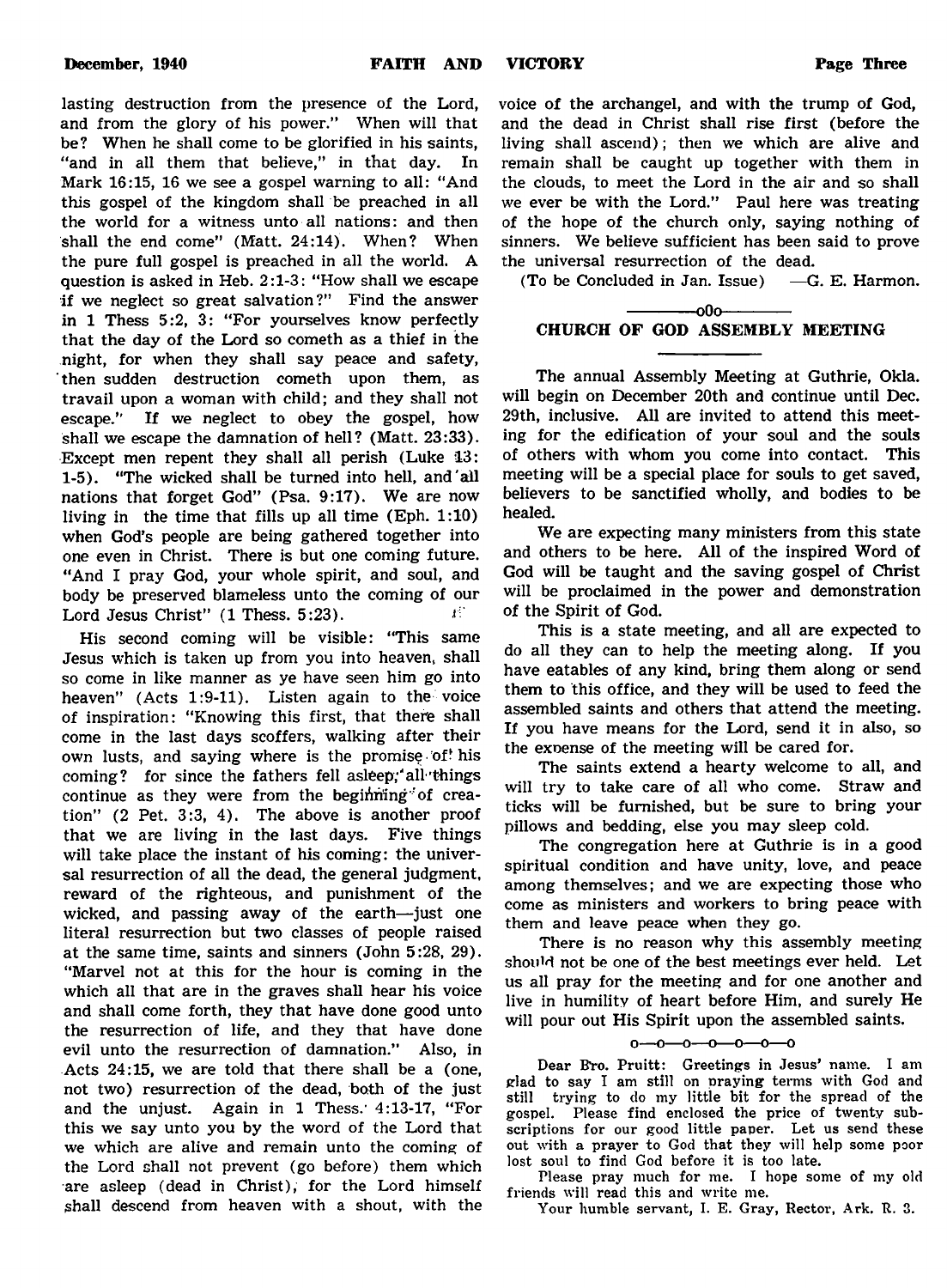# " FAITH AND VICTORY" 16 PAGE HOLINESS MONTHLY

An exclusive, full gospel paper printed and sent out in the name of the Lord Jesus Christ in the interest of all Christians, which body of believers constitute the one and only true Church of God.

This non-sectarian paper is edited and published each month (except August of each year which is Camp Meeting month, and we omit this month to attend these meetings) by Fred Pruitt, assisted by Mary A. Pruitt, and other consecrated workers at FAITH PUBLISHING HOUSE, 920 W. Mansur Ave., Guthrie, Okla.

(Entered as second-class matter June 30, 1930 at the Post Office at Guthrie, Oklahoma under the act of March, 3, 1879.) — SUBSCRIPTION PRICES—

| Twelve copies to any address, one year  2.00 |  |
|----------------------------------------------|--|

This publication teaches salvation from all sin, sanctification for believers, unity and oneness for which Jesus prayed as recorded in John 17:21 and manifested by the apostles and believers after Pentecost. By God's grace we teach, preach, and practice the gospel of the Lord Jesus Christ, the same gospel which Peter, John, and Paul preached, taught, and practiced; including the Divine healing of the body. James 5:14, 15.

According to the teachings of Christ and the apostles, we are convinced that war and fighting is wrong. For this reason, we are conscientiously opposed to the taking up of carnal weapons to do injury to any of God's human creation under any and all circumstances.

Its motto: Have faith in God. Its object: The glory of God and the salvation of men; the promulgation and restoration of the whole truth to the people in this "evening time" as it was in the morning Church of the first century; the unification of all true believers in one body by the love of God. Its standard: Separation from the world and entire devotion to the service and the will of God. Its characteristics: No discipline but the Bible no bond of union but the love of God; no test of fellowship but the indwelling spirit of Christ; and separation from all human organizations that are not authorized in the Word of God.

Through the Free Literature Fund thousands of gospel tracts are published and sent out free of charge as the Lord supplies. Cooperation of our readers is solicited, and will be appreciated in any way the Bible and the Holy Spirit teaches you to do or stirs your heart. "Freely ye have received, freely give." Read Exodus 25:2; 1 Chron. 29:9; 2 Cor. 9:7; and Luke 6:38.

Free-will offerings sent in to the work will be thankfully received as from the Lord and used in the furtherance of the gospel work as God directs unless otherwise specified. All personal checks and Post Office Money Orders should be made payable to Fred Pruitt, or to FAITH PUBLISHING HOUSE.

در جا دی

920 W. Mansur Ave., Guthrie, Oklahoma

# *Editorials*

In the last issue of Faith and Victory paper we sent out subscription blanks to our readers to fill out and return with names and addresses for "Three Months" trial subscriptions to the paper. This offer was to expire on the 20th of Nov.

Since this offer has been in effect we have been receiving many subscriptions for three months; but realizing a great many of our readers have not as yet sent in any addresses, we are extending the time until the 20th of December. This extension of time will give all a chance to send in the addresses of their friends, neighbors, and acquaintances and in this way help to spread the gospel of Christ by the printed page.

You will find a blank in your paper this time. You may write the names on this subscription blank and send them in to the office some time before the 20th of Dec. Enclose a dollar with the names. Mark an X by the premium you desire and enclose five cents to cover cost of wrapping and mailing premium, and you will receive it by return mail.

Your co-operation in getting the paper in the hands of people may mean the salvation of some soul. Work done for God is work done for eternity. This is your opportunity to do some real missionary work for Jesus. We shall be looking for a list of names from you.

## $0 - 0 - 0 - 0 - 0 - 0$

In 1 Peter 4:18 we read, "And if the righteous scarcely be saved, where shall the ungodly and the sinner appear." Peter had just been writing about judgment beginning at the house of God, including himself, he wrote, "And if it first begin at us, what shall the end be of them that obey not the gospel of God?"

Just think what he said, "If the righteous scarcely be saved." Righteous men are those who possess the Spirit and righteousness of God in them. The righteousness of God will make clean men and women as they yield to His will through life. Jesus told the disciples, "Except your righteousness shall exceed the righteousness of the scribes and Pharisees, ye shall in no case enter into the kingdom of God." Matt. 5:20. You see how positive the declaration of Christ is on this subject. In Hebrews 2:3 we read, "How shall we escape, if we neglect so great salvation?" Some people neglect to get salvation, and some neglect it after they do get it. In either case, it will mean ruin and damnation to the soul.

The ungodly man is one who professes to be Christ's and at the same time is doing many things that are unlike God. He may be a preacher; yet, if he is doing ungodly things, he is an ungodly man and will not appear with Christ in glory. An ungodly man is a sinner, no matter what he professes.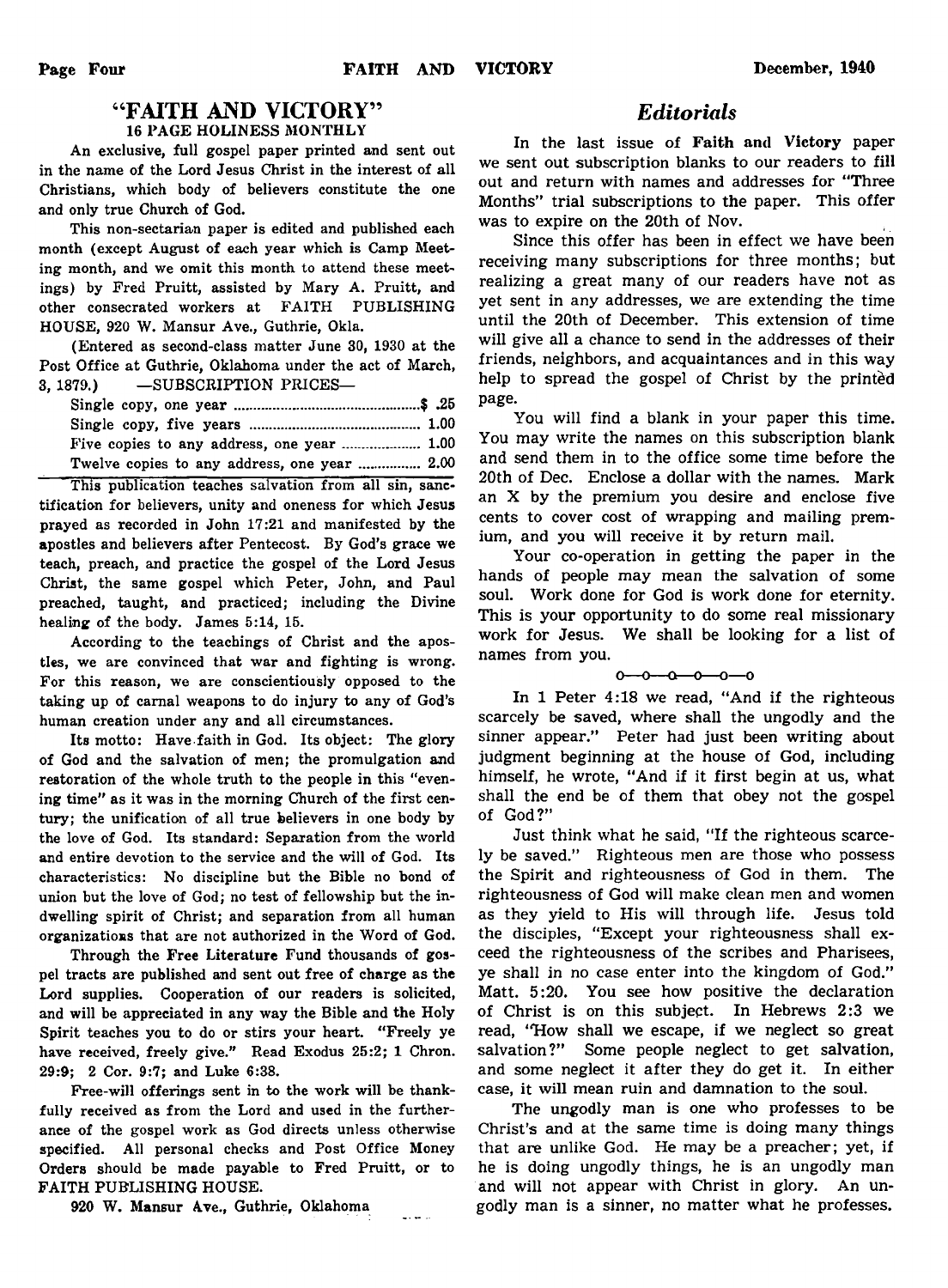The sinner that makes no profession and just lives in evil and wickedness will be eternally lost and will weep and wail with the ungodly professor in the lake of fire and brimstone in eternity.

God has his ministers in the world today sending forth a preliminary judgment, and is doing all He can to get souls ready for his coming; and if they just will not hearken to the truth, but go on professing in man-made churches, they will be weighed in the balance and found wanting in that great day when the Lord comes, taking vengeance in them that know not God and that obey not the gospel of the Lord Jesus Christ. 2 Thess. 1:8.

# $0 - 0 - 0 - 0 - 0$

The mission of Christ into the world was to save men and women from sin (Matt. 1:21) and the only way that they can be saved from sin is by making a full surrender to God. (1 Thess. 5:14-25).

If we confess and forsake our sins, he has promised to have mercy upon us and save us (1 John 1:9) The Son of God was a free gift to man, but man must turn from sin and come to the Lord to get eternal life (Matt. 11:28). "Believe on the Lord Jesus Christ and thou shalt be saved" Rom. 10:9. The blood of Jesus Christ is an atonement for our sins, but we must confess and acknowledge our sins and ask for mercy. The publican prayed and smote upon his breast and said, "God be merciful to me a sinner." Jesus said, "I tell you this publican went down to his house justified rather than the other" Luke 18:13, 14. Why did he? Because he confessed his sins and asked for mercy. The thief on the cross acknowledged that he was suffering because of wicked deeds done, but in speaking of Jesus he said, "This man has done nothing amiss." He acknowledged Him as being innocent, and suffering equal with or even more than they. He asked Jesus for mercy, saying, "Lord, remember me when thou comest into thy kingdom." Read Luke 23:39-44.

Yes, Jesus came to seek and to save the lost, but man needs to see his sinful condition and confess and forsake, asking for mercy. We do not in any way merit this great salvation, but it is given to us because God has mercy on us; and if we will confess our sin, plead guilty as being a sinner and ask God to have mercy upon us, he will be just and faithful to forgive us and to cleanse us from all unrighteousness. (1 John 1:9).

# $0 - 0 - 0 - 0$

In the 11th chapter of 1 Cor., Paul speaks of some that partake of the bread and wine as "not discerning the Lord's body;" and further says, "For this cause many are weak and sickly among you, and many sleep"— become dead in sin. A weak and sickly soul can never accomplish much for God.

Here are a few thoughts on what the Lord's body is, which may help us to discern the Lord's

body, and our souls will be healed and we can be "lively stones" in the building.

The family of God is likened in scripture to a house or building and we who are saved become a part of that building. It is Satan's business to keep souls from discerning the body or building, and in this way cause them to be weak and sickly and many of them sleep, spiritually speaking. Let us search the scriptures a little and see what this body is, so we who are saved can clearly discern it. First, we want to say, and to show you by the scriptures, that the body or building of God, or family of God, is a divinely organized body, wholly outside of all human organizations and man-made institutions that are so numerous about us and are called churches.

There is not a place in the Bible where it tells you to join anything but the Lord. When you are born of the Spirit, you then are joined to the Lord, and become a member of His body, independent of all earthly institutions. Read 1 Cor. 12:12 also, read the 18th verse, which says, "But now hath God set the members every one of them in the body as it hath pleased him"— not according to some man's idea. This scripture proves that the body of Christ, family or church of God, is divinely organized. In speaking of Jesus being born, Isaiah said, "For unto us a child is born, unto us a son is given, and the government shall be upon his shoulder"— not on any man or company of men. He continues to say that Jesus is the Prince of Peace and of his government and peace there shall be no end. (Isaiah 9:6).

In the third chapter of Hebrews and sixth, verse, we find that Christ is over his own house and that we who are saved are the house. In the eighth chapter of Hebrews, we find the writer referring to us as a sanctuary or true tabernacle, which is the same as a house, and he says in the 2nd verse, "Which the Lord pitched, and not man." Man has nothing to do with the building that God has built, or tabernacle which the Lord has pitched. Peter speaks of us as "lively stones," and says we are "built up a spiritual house, an holy priesthood, to offer up spiritual sacrifices acceptable to God by Jesus Christ." 1 Peter 2:5. In 1 Tim. 3:15, Paul tells Timothy how he ought to behave himself in the house of God, which he says is "the church of the living God, the pillar and ground of the truth." In Col. 1:14, we read of Christ: "In whom we have redemption through his blood, even the forgiveness of sins." "And He is the head of the body, the church: who is the beginning, the firstborn from the dead: that in all things he might have the preeminence" (v. 18). In Eph. 5:30 we read, "For we are members of his body, of his flesh, and of his bones." This wouid make us exceedingly close kin to the Lord Jesus Christ, but such is the case if we have the spirit of Christ in our souls. In Eph. 2nd chapter, we read of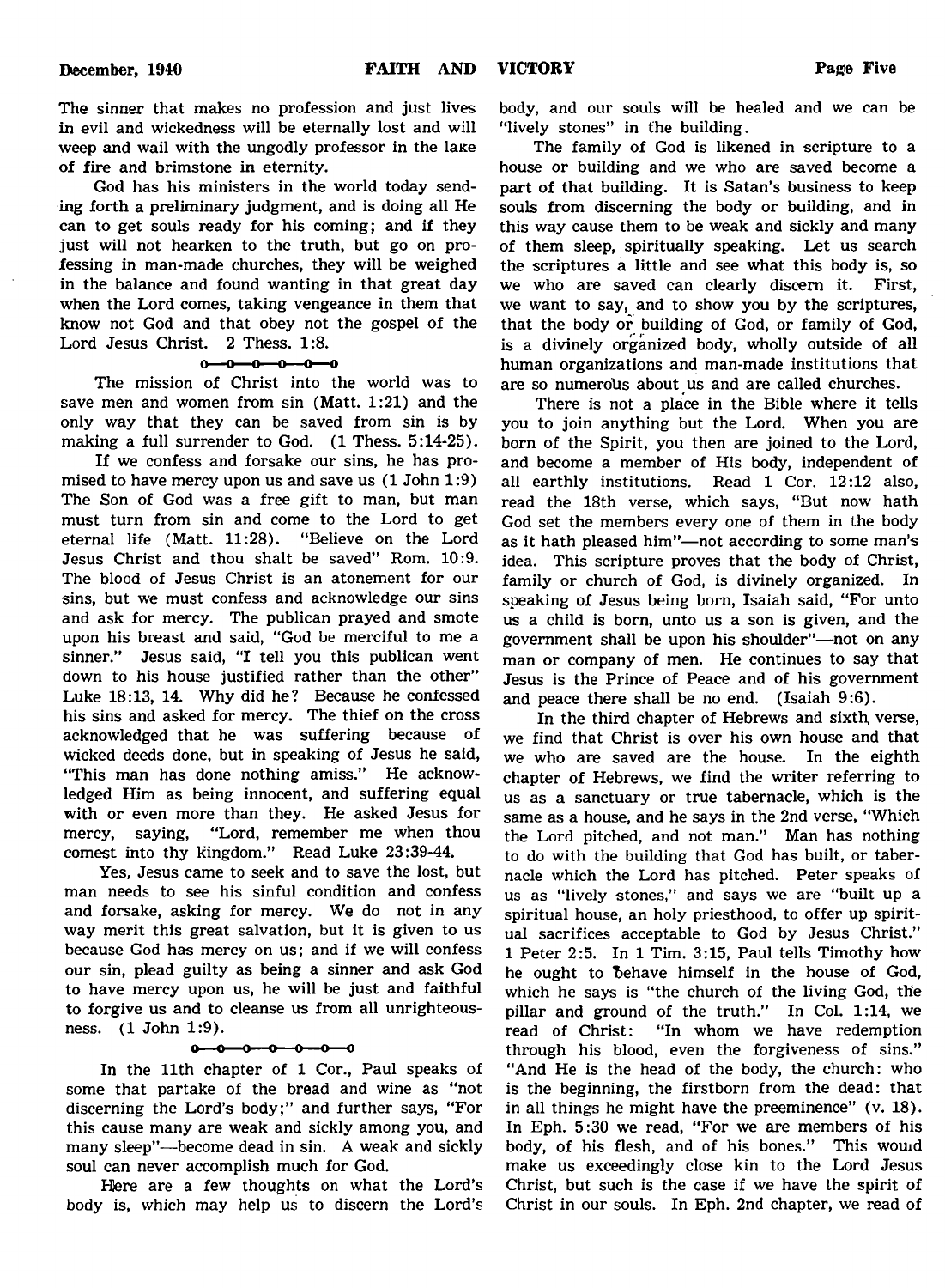his family or body: "And are built upon the foundation of the apostles and prophets (Christ was their foundation) Jesus Christ himself being the chief corner stone; in whom all the building, (saved people are the building) fitly framed together (not apart, but together) groweth into an holy temple (or building) in the Lord: In whom ye (each member) also are builded together for an habitation of God through the spirit." He inhabits each of us and we are his body, building, or church.

Those who clearly discern the body of Christ and separate themselves from all man-made institutions and from all the world and abide in Him alone will become so satisfied, so contented, and will have such assurance in their souls that they will not be disturbed by the manifestation of the many winds of doctrines that are blowing in the world today, but will be so established in the kingdom of God that they will have righteousness, joy, and peace in the Holy Ghost (Romans 14:17).

### $-$  NOTICE  $-$

The Lord is in need of a young man in His "Print Shop" here at Guthrie. If the Lord is talking to you or impressing you about helping in His work here, you should write to us concerning the matter. The work that is to be done is: learning to operate the Job Press, the Cylinder Press, and the Intertype machine. It would be best for one to have at least a high school education. Most of the literature printed on the Lord's presses is sent out free of charge or at bare cost so we do not have money to give to the helpers as the commercial world gives, but the Lord has a way of providing something for the workers so they have the needs of life. The best asset that one can have to be successful in the Lord's work is to possess real Bible salvation, a consecrated experience, having real faith in God that He will cause grace to abound so they will have no lack in His service.

### $-$  NOTICE  $-$

We have a place in a city where a pastor is wanted. The flock is small (not more than a dozen in number) but they have a hall rented where they have service and need a pastor who would be willing to partly support himself until the work is built up. Whosoever is interested may write to us about it.

# -------------------o------------------- *Workers Needed on National Pavilion*

From information received from Bro. Strech, we regret to say that no one responded to help build the national pavilion at Monark Springs, Mo. during the period of Nov. 1st to 15th, and which time was designated in the last issue of paper for a special co-operative effort to be made on this project. Prior to that time several of the saints from Guthrie drove to Monark, and we helped complete most of the con-

crete work; but it requires a number of strong men to'handle the heavy oak lumber and put up the frame work. The material is on the ground waiting for consecrated workers to frame it together. Bro. Strech and the other trustees are very anxious to get this building erected as soon as possible, but we cannot do it unless we have the full co-operation of all ithe saints. We request the saints in general to pray -that the way be opened for speedy completion of the pavilion, and as you pray, ask the Lord what He 'would have you to do. Those who "have a mind to work" write to Bro. John Strech, R. 5, Neosho, Mo. stating when you can come. Board and room will be provided. - - L. D. Pruitt, Secretary.

 $-000-$ 

# ASSEMBLY MEETING REPORTS

The assembly meeting at Akron, Ohio has come and gone. It was a time of refreshing from the Lord. Time after time the messages were preached under the anointing of the Spirit of the Lord. The Church was edified as the Word went forth in power and love, and our hearts went up with gratitude to our God as we feasted upon the Word. The visiting ministers were Bro. J. H. Strong of Chillicothe, Ohio and Bro. Carlson B'owens of Chicago, 111. Pray for us and the work of the Lord in these parts.

The Lord has blessed us in so many different ways. Your sister in the service of the Lord, C. R. Jones.

The Tullahassee, Okla. assembly meeting was a glorious meeting in which the Spirit of the Lord prevailed from beginning to end. The saints were much encouraged. No one was saved in the meeting, but on Sunday, Oct. 27 Bro. J. T. Johnson preached and that night Bro. Bray (both of Tulsa, Okla.) preached and one soul came to the altar and got saved. Praise the dear Lord!

## $0 - 0 - 0 - 0 - 0$

Dayton, Ohio— Will all the saints please pray for my healing of pellagra. God healed me and I was well for four or five months and gained 30 lbs. Now it has come back with full force.  $\qquad \qquad$ —Bro. C. Murry

# *Obituary*

Bro. Albert Harris was born in Erie County, New York, April 2, 1856 and departed this life Oct. 22, 1940. He spent 84 yrs. 6 months and 20 days on this beautiful old earth; then he left us and took up his abode with Jesus and all the saints who have gone on before. He gave his heart to God many years ago, and those who knew him best testify that he lived a consistent Christian life to the end. For some time past he made his home with his great niece and her husband, Mr. and Mrs. Wilbur Haight, and he often spoke of them as being so good to him in his old age. Most all of Bro. Harris' conversation was about heaven and heavenly things, and we feel sure he was ready to go and meet the Lord in peace.

Funeral services were conducted by the writer, Bro. Geo. W. Stephenson, in Stinson's funeral chapel at Mt. Pleasant, Mich. Text: Job 14:14, " If a man die, shall he live again?" We let God's holy word answer this question. Bro. Harris is survived by one daughter, Mrs. Mary E. Gilbert and some grandchildren.

"Up to the bountiful Giver of life, Gathering home, gathering home; Up where the Saviour's own face is the light

 $0 - 0 - 0 - 0 - 0 - 0$  $\chi^2_{\rm{max}}$ —ი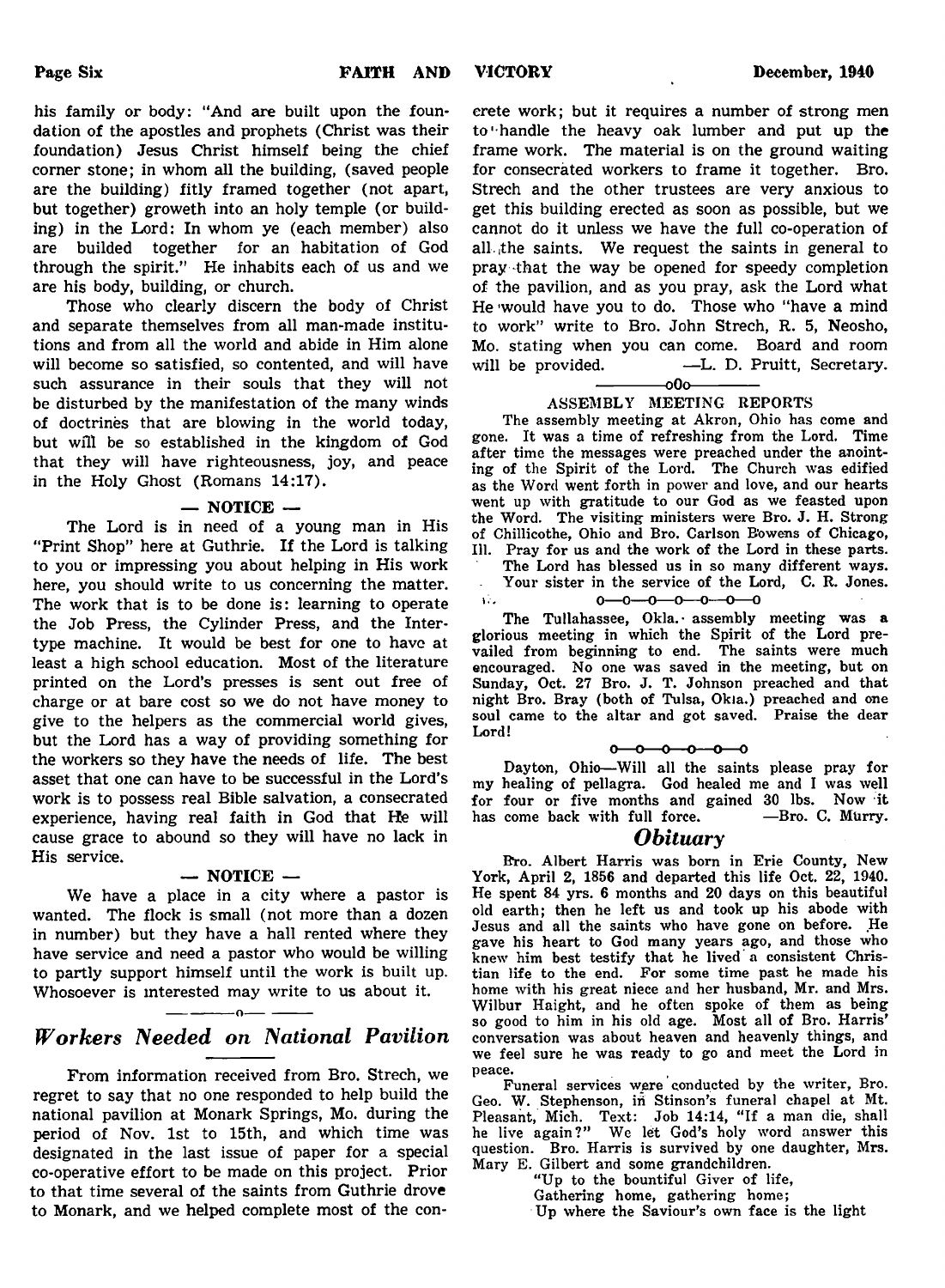The dear ones are gathering home. Gathering home, gathering home; Never to sorrow more; never to roam. Gathering home, gathering home; God's children are gathering home." — George W. Stephenson

# $000 -$ "SIN NO MORE"

In the precious word of God, we read these words: "Sin no more." This little sentence is imparitive, and expresses a command. It was spoken by our Saviour who died for our sins according to the scriptures (1 Cor. 15:3).

You will find it in two places in the New Testament. "Sin no more," is what he said to the man that he head recently healed of an infirmity he had had for thirty-eight years. Our blessed Lord first commanded him to take up his bed and walk. (Read John 5:8-14). His obedience to the Lord's command (he did not even wait to know it was the Lord) made him whole. Afterwards, the Lord, finding him in the temple, commanded him thus: "Behold, thou art made whole. Sin no more, lest a worse thing come unto thee." (John 5:14; Heb. 10:26).

He that had come to die that we through his death may live, knew that there never would have been any disease, sickness, sorrow, pain nor death; if it had not been for sin. Thus we read, "For as in Adam all die, even so in Christ shall all be made alive." (1 Cor. 15:22).

Thank the Lord, we are raised from the fall or sin of disobedience unto death, to a life, by obedience, unto righteousness in Christ Jesus. Read: "For the wages of sin' is death; but the gift of God is eternal life through Jesus Christ our Lord." (Rom. 6:23).

Read on: "For as much then as Christ hath suffered for us in the flesh, arm yourselves likewise with the same mind: for he that hath suffered in the flesh hath ceased from sin." (1 Pet. 4:1).

The Saviour told this poor man who had been so wonderfully blest, to "Sin no more" lest a worse thing come unto him. Truly, saved by grace, healed by the loving-kindness, tender mercies, and mighty power of God; then to fall back into sin: the latter end of that man would be worse than the first.

Christ told him the truth. And we must not only teach, but demonstrate the truth. O, the glorious liberty we possessed when we believed and received the real gospel, bible truth! Thus we read: "Ye shall know the truth, and the truth shall make you free" (John 8:32). Free from what? Free from sin of all kind. Read: "Whosoever committeth sin is the servant of sin (John 8:34). Read on: "If the son therefore shall make you free, ye shall be free indeed (John 8:36). Praise the sweet name of the Lord Jesus.

And again this little "Sin No More" appears in the New Testament. Read St. John 8:1-11. This time the Son of God, who had power on earth to forgive sins, was talking to a woman who had committed adultery. Her accusers brought her to him, tempting him: referring to Moses' law, how she should be stoned, etc. He, observing their hypocrisy, paid no attention to them. (In my mind, is a question: where was the man with whom she had committed this awful crime? Why did they not bring him instead of her? or both of them together?) But when they continued to ask him, he said unto them, "He that is without sin among you, let him first cast a stone at her" (John 8:7).

Right here we get a lesson from the great teacher, that we should carefully note: We cannot fight sin, and live in sin; we cannot reprove the world of sin, with our own hearts as filthy and guilty as those of the sinners. It seemed that those accusers learned this same lesson, for they quickly went out one by one. And when Jesus saw only the woman standing before him, he interrogated her thus: "Hath no man condemned thee? She said, No man, Lord. And Jesus said unto her, Neither do I condemn thee: go, and sin no more." (John 8:11). The good Lord is always ready to forgive the sinner when he is sorry for his sins in a godly manner, and is willing to quit. Give up that ugly, dirty thing called sin, and cling to Him who is able to save to the uttermost, then sin no more. (Heb. 7:25).

Nothing but sin has caused the world to be in the condition it is in today. Fire and destruction fell on France yesterday, is falling on England today, and may fall on us tomorrow. Sin is the cause of it all. Sin is causing folks to separate faster than they marry. Sin will make your best friend today, your biggest enemy tomorrow. Sin is filling the jails with criminals, the courts with liars, the world with hyprocites, and the so-called churches with false teachers and preachers who make merchandise of the souls of our sons and daughters. Our country is calling for men now who are willing to fight and also die to defend her cause. But God is now calling for real men (soldiers) who are willing to fight sin. Sin is not only chasing us from behind, but is arrayed in battle against us. Thank God for the faithful few who are standing together for the truth. Together we stand, but divided we fall.

Stand up, stand up for Jesus, Fight nothing else but sin. Wake the sinner from the dead, Bid him rise, fight, and win. Preach the word from shore to shore, From town to city, from door to door. All who repent and give up sin May go in peace and sin no more.

—G. W. McMillin.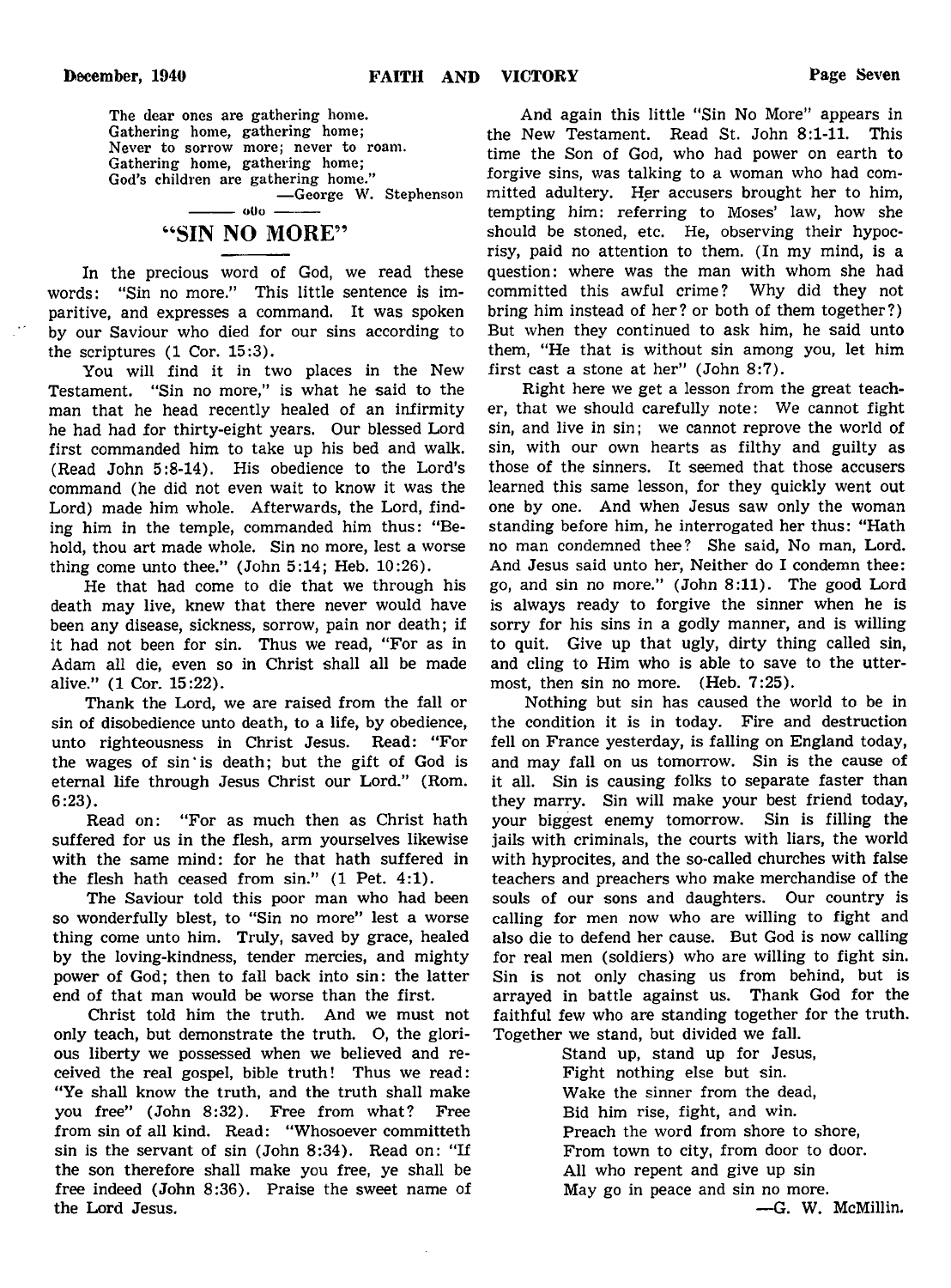# SPECIAL THREE MONTHS SUBSCRIPTION OFFER

The special "Three Months Subscription Offer" is now on, and will continue until December 20, 1940. The Faith and Victory paper will be sent three months to any address for 6 cents or to twenty addresses for \$1.00.

You will find a subscription blank inserted in your paper to make it convenient for you to send in twenty names with \$1.00 and secure one of the following premiums:

Select Songs, word edition, 176 pages of old familiar songs.

Heavenly Life for Earthly Living by C. E. Orr. 64 pages of soul food.

An appeal to Reason by George Peek. This book gives clear light on the book of Revelation and other prophecies of the Bible. 60 pages.

"Triumphant Life" Calendar... An easy reading 1941 calendar, size 10*y2* by  $6\frac{1}{4}$  inches. Has beautiful colored picture on front with scripture verse at the beginning of each week. Made to hang on the wall.

Bedtime Prayer Reminder... The white cross glows in the dark for hours. This will give you an opportunity to do something for the Lord and precious souls that are lost in sin.

Place an X by the premium which you desire, and enclose one dollar with your blank filled out and five cents to cover cost of wrapping and mailing the premium to you.

Write names and addresses plainly and correctly!!

We shall expect to hear from you, and the Lord will bless you in co-operating with us in getting the gospel to souls by the printed page.

# ARTICLES FOR CHRISTMAS GIFTS

The "Triumphant Life" Calendar for 1941, size  $6\frac{1}{4}$  by  $10\frac{1}{2}$  inches. A scripture verse at the beginning of every week. Beautiful colored picture. Fixed to hang up. Price post paid ...............................\$ .15

Christmas Scripture Text Folders printed in full color, silver virko-typing, with envelopes and your name on each folder. 25 for ...............................\$1.00

De Lux Scripture-Text Greetings. A variety of designs. Average size *41/2x51/>* inches. 22 folders with envelopes ......................................................\$1.00

Scripture-Text Greetings, "The Sunshine Line." Average size  $4\frac{1}{4}x5\frac{1}{2}$  inches. Outstanding designs. 12 folders with envelopes ...................................... \$ .50

Christmas Folders with envelopes and your personal imprint on each folder, but without scripture text. 50 for ........................................................... \$1.00 Christmas Text Post Cards, assorted, per doz. .15

Scripture Text Calendars for 1941. 30c each or 4 for .........................................................................\$1.00

Holman Bible for old folks. Large print and center references. Just the Bible for those whose eyes are growing dim. Size  $9\frac{1}{2}$  by  $6\frac{1}{2}$  inches. Weight 34 oz. A home Bible. Your aged father or mother would like this Bible. Price ..................................\$3.00

**Metal Tags for your car.** Size  $3\frac{1}{2}$  by 10 inches. Blue tag with scripture in large white letters. Choice of two scriptures: "Christ came to save sinners" or "Christ died for our sins." Put a scripture tag on your car and advertise the mission of Jesus. Send one or more as a Christmas present. Bolts and nuts to fasten on car included. Each ..............................25

The "More Abundant Life" has just been re-

printed. A precious booklet of 32 pages.................05 Stories of the West for Children has a pretty cover and many pictures to interest children. 24

pages. Price each ..................................................... 10 Father's Evening Stories for children has 25

pages. Price each ...................................................... 10

The Instruction of Youth in the Christian Life by C. E. Orr. Wholesome reading for young Christians. 32 pages. Price ........................................... 10

God's Gracious Dealings contains 125 pages of interesting experiences with the Lord by Fred Pruitt, editor of Faith and Victory paper. The reading of this book will encourage your soul. Have it sent to your friend. Some souls have been saved by reading this book. Post paid to any address, 25c each or six for .......................................................................\$1.00

Home— Amusements—Love. This book is enjoyed by young and old. It has forty pages. ......... .20

Select Songs. A selection of old familiar songs. Contains 155 songs without notes. You will like this little song book. Sale price.......................................... 10

An Appeal to Reason. A sixty page book just off the press, giving true teachings on Revelation. You should read this book........................................25

Send for our general catalogue of 32 pages where you will find listed a large assortment of articles from which you can select your Christmas gifts and other articles which you need.

Order your Christmas goods early to avoid congested transportation conditions existing before Christmas.

All the above articles are post paid to you. We shall be pleased to receive your order which will have our prompt attention. Thank you.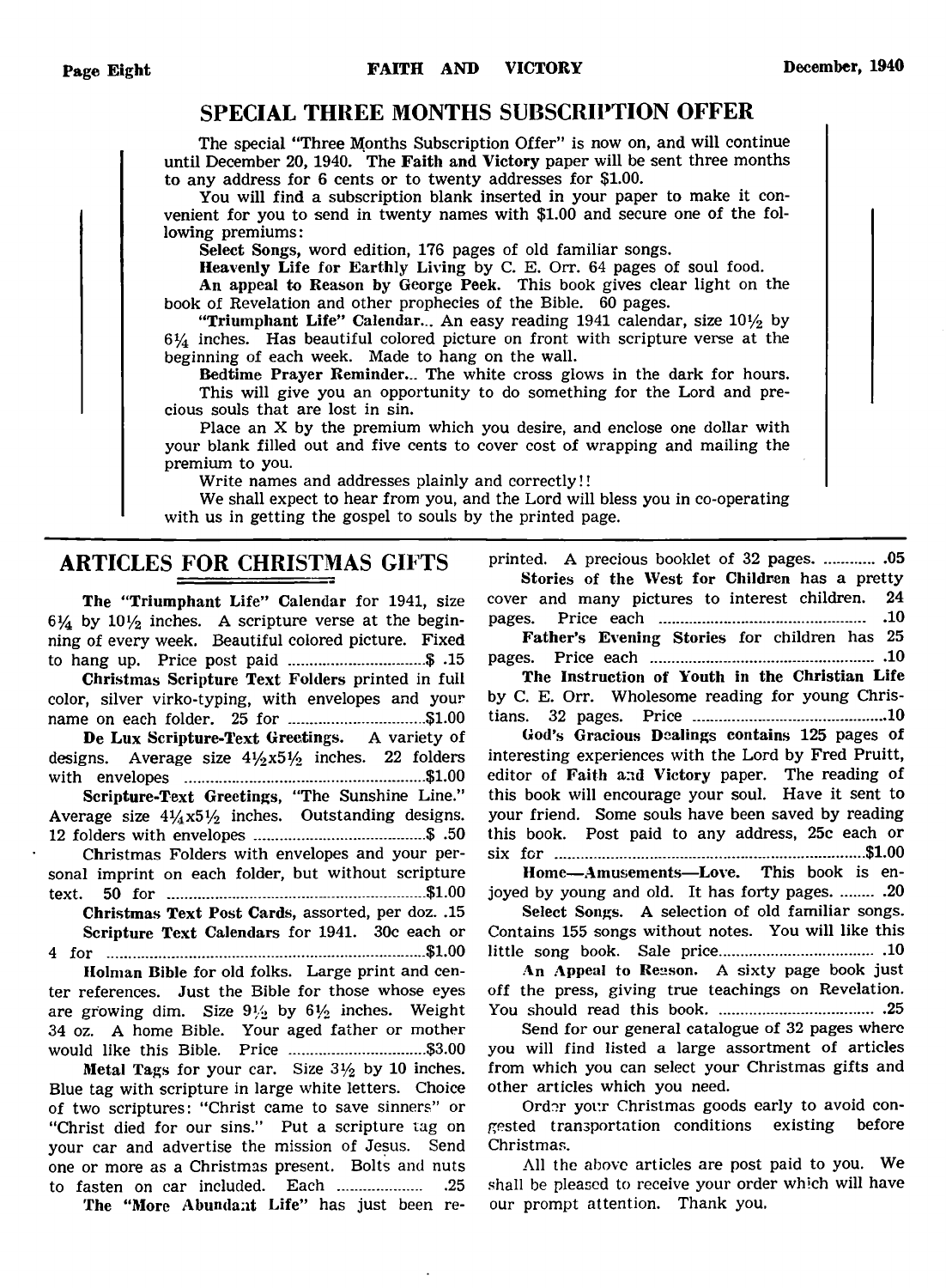**December, 1940 FAITH AND VICTORY Page Nine**



« Young People's Section



# MY TESTIMONY

Jesus, Lord, and only Saviour, Thou art real to me today, As I travel o'er life's pathway On that straight and narrow way.

There's no burden that's too heavy When we know that thou art near Thou dost sweeten all the bitter Thou dost dry our falling tear.

Take my life while here, dear Jesus, Mould it as it pleases thee; For the trials that overtake me Thou hast promised victory.

There is nothing sweeter, better Than your presence in the soul. Lord, do keep me watchful, prayerful, That I may win that heavenly goal. — Sylvia E. Shoop.

# *Editorials*

--------1\*00 ---------

Just recently we received and studied a sample copy of "Special Form 47 for Conscientious Objectors," and for the benefit of the young men of the Church of God we have published a pamphlet entitled, "Information and Counsel to Conscientious Objectors of the Church of God as It Relates to the Selective Training and Service Act of 1940," and which is based upon this "Special Form." With this pamphlet there is a page setting forth the official statement of the ministers of the Church of God relative to military service at the National Campmeeting, July, 1940. Those needing this information may have a copy by addressing your request to this office. We will also be glad to render what assistance we can to those who have problems in securing the exemption from military service provided by the Conscription Act.

While time lasts the prophetic Word does not point to an improving of world conditions as they now exist; but on the contrary, the stage is being set for the last supreme effort of Satan's paganistic powers to crush real Christianity from the face of the earth by brute force. Knowing these things, how fitting it is that the apostle Paul tells us to "exhort one another daily while it is called  $Today \ldots$ for we are made partakers of Christ, IF we hold

the beginning of our confidence stedfast unto the end." Heb. 3:13, 14. Again we read, "Fear none of those things which thou shalt suffer . . . be thou faithful unto death, and I will give thee a crown of life." Rev. 2:10. It will take real courage and Christian fortitude to meet the challenge and prove loyal to Christ amid the problems which are now arising. In this "evening time" of the gospel dispensation, there are a few who are willing, thank God, to pay the price of loyalty even as they did in the morning time of the Christian era. God is the same today as when he shook the Philippian jail by an earthquake and liberated Paul and Silas. He is the same God today, who shut the mouths of the lions in Daniel's time when this servant of God refused to make his habits of worship conform to the commandments of the king. We are serving the same God that delivered the Hebrew children from the fiery furnace. These boys told the king that even if their God did not deliver them out of his hand, they would not worship the golden image. There is deliverance for us today, either from death or through death.

As the spirit of war and hatred increases, the saints need to fix their vision and their thoughts the more resolutely on Christ and commit themselves to His teachings on love and good will. Especially must their thoughts and emotions be free from hatred and disrespect for any human beings in any nation. The vicious circle of war making more war, resentment making more resentment, revenge creating the desire for more revenge, can never be broken except men's hearts become changed and infilled with divine love, and as those who know Christ will testify for Him by an uncompromising position for peace and love. —L. D. P.

----------oO o -----------

Eunice, Mo.— Dear readers of the Faith and Victory: I am so glad that Jesus still saves and answers prayer. I was saved about eight years ago, and today finds me still on my way to heaven. I am not tired of this wonderful way. My whole heart's desire is to go on and reach that home that he has gone to prepare for me. It seems like I cannot do enough for my blessed Saviour to compare with what He has done for me. The tempter works hard to capture my seul fut I know that the Lord knows all about it. Oh it is so wonderful that we have someone that we can take our troubles to. If it weren't for my Saviour I don't know what I would do.

Please pray for my father, brothers, and sisters: that they may realize where they are going to snend eternity. May God bless all of you, is my prayer. Pray for me that I may do just what the Lord would have m° do. Your sister in Christ, Irene Twidwel!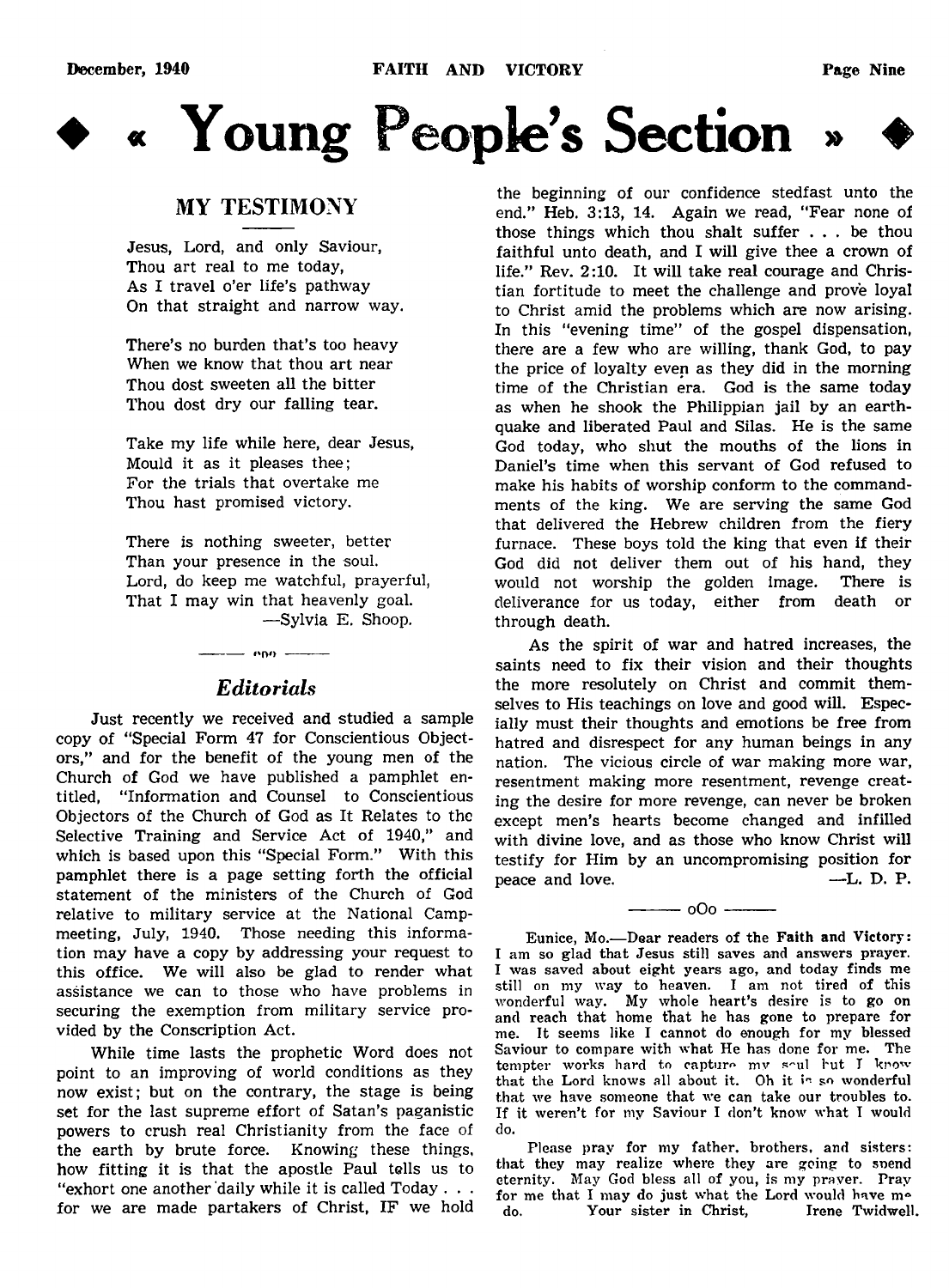# "RIGHTEOUSNESS EXALTETH A NATION: BUT SIN IS A REPROACH TO ANY PEOPLE" Prov. 14:34.

For many weeks before the election we had been reading in our newspapers, listening over our radios, hearing on the streets and almost every public place we entered the arguments of politicians one side telling us if they were intrusted with the executive power that things would be much better, that there would be more employment, higher wages, less taxation, etc., and that it was their form of government and policies which was most needed at this particular time— but the truth for us to remember at all times is that the hope of our nation is not in its form of government, or in the wisdom and equity of its executive, nor in the justice and purity of its administration, or its national defense. But our hope of future civilization is in the elevation and redemption of individual character among its people.

Righteousness alone will exalt our nation, but sin is a reproach to any people. Sin, with its devastating influence is, and will continue to be our reproach, unless the unadulterated truth of the gospel of Christ is preached and practiced more extensively, this nation will continue to drift rapidly to the rock of destruction.

When our nation licenses road-houses, restaurants, ice-cream parlors, hotels, and almost every other places of business to sell our boys and girls cigarettes, beer, and other damnable things which are against the laws of modesty to name in print, we must conclude that we are already a long distance down the stream and drifting into the blackest of sin.

When the fathers and mothers of our country give their consent for their boys and girls to go and indulge in promiscuous bathing in the modern bathing suits and go on the basket ball floors and exercise themselves before the public half dressed; we wonder how long the word modesty will retain its real meaning. The loss of modesty will surely result in the loss of character. Then when character is gone we have nothing left to exalt a nation.

It is not national defense or national power that we. need; it is not the development of physical power that we need so much; neither is it intellectual power that we need most; but what this nation needs most as well as other nations of the world, is divine power manifesting itself in a great sin-killing revival. It needs a holy flame of divine truth to fall from the lips of God's true ministers that will burn up the chaff, expose hypocrisy, destroy false creeds, the false religions of men, and resurrect honesty, modesty, temperance, and clothe itself with a robe of Christ's righteousness, ere sin be her ruin.

The writer is not a politician and has not cast a ballot for years. I was born in America, and appreciate the country in which I live, also our constitution; but I am more interested in the re-establishment of God's divine truth in the hearts of our people and the building up of God's spiritual Kingdom. Were the people of the United States to become even half so much interested and enthused concerning the Kingdom of God as they have been for the past few weeks over what they believed to be the welfare of the nation, things would be quite different. Satan would be defeated, sin curbed, and the law of love would be the basis of our constitution and the nation relieved of its reproach.

We wish to say in conclusion that "back to the Word of God;" not only in its recognition, but in sincere practice; is the great need of the day and if we should, verily every one would have their equal share. Love would rule and peace would be enjoyed by a people that is now in turmoil and fear.

— C. F. Miller

## $-$  000  $-$ THE KING OF KINGS

The theme of today is WAR. General Sherman said, "War is hell." Everyone who has seen the results of war knows that it is wasteful from a financial standpoint, cruel from a human standpoint, and above all, wicked from a spiritual standpoint.

If the nations would follow the Lord instead of priding themselves in their destructive inventions, prompted by greed and love of money and desires to rule; the mighty King of the world would fight for His people as He did for Gideon. If all so-called Christians would let their daily lives flash out in purity of heart and life, and shout the victory, like Gideon's band, one of God's little ones would put a thousand to flight without shedding a drop of blood, giving Him all the glory as Gideon did.

When the back-slidden Israelites were being starved to the point that mothers ate their own children, one of God's soldiers told the king that food would be plentiful the next day. The king's bodyguard doubtfully replied, "If God would open the windows of heaven it would not be possible." Elisha told him that he would see it but would not be permitted to eat. The prophecy was fulfilled. He was trampled to death (2 Kings 7). Our wonderful King caused such a fear to come over the Syrians that they fled for their lives, leaving all provisions behind for God's people. Yes, when a nation or individual turns whole-heartedly to God, He will fight for them. God's people need not shed any blood. What a privilege, to be permitted to surrender all to the King of kings and be wholly His, to "be careful for nothing, but in everything, by prayer and supplication with thanksgiving, let your request be made known unto God" Phil. 4:6.

Marie Pauline Sass.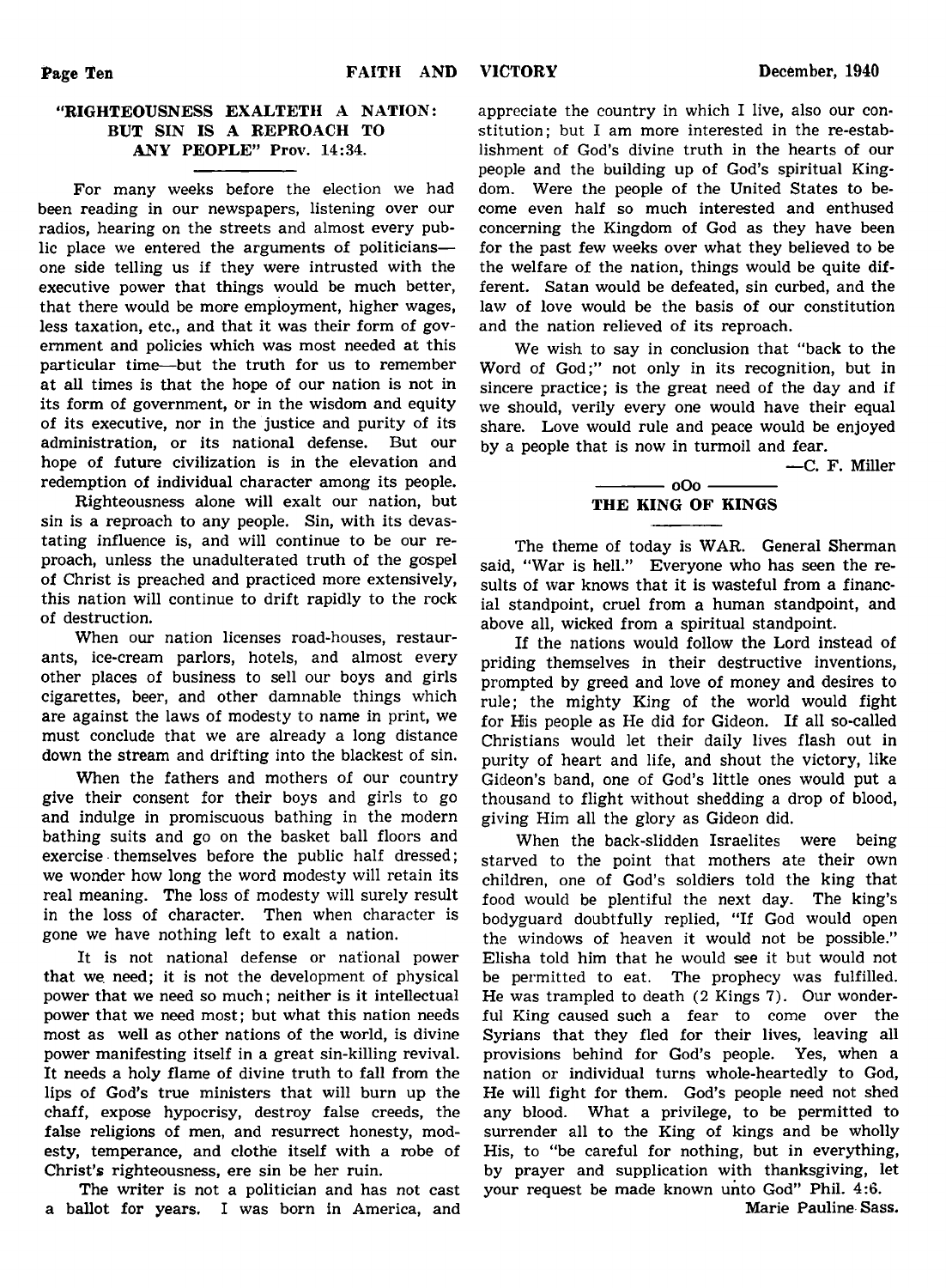# HELL, A PLACE OF PRAYER

St. Luke 16:20-31. "And there was a certain beggar named Lazarus, which was laid at his gate full of sores, And desiring to be fed with the crumbs which fell from the rich man's table: moreover the dogs came and licked his sores. And it came to pass that the beggar died, and was carried by the angels unto Abraham's bosom. The rich man also died and was buried; and in hell he lifted up his eyes, being in torments, and seeth Abraham afar off, and Lazarus in his bosom and he cried and said, Father Abraham, have mercy on me, and send Lazarus that he may dip the tip of his finger in water and cool my tongue; for I am tormented in this flame."

Dear lost souls, let this be a warning to you. You may not believe the Bible, but that doesn't keep it from being true. Did you ever have in your mind the thought of hell, whether in belief or unbelief? HELL—

A place so deep that it has no bottom.

A place of everlasting punishment (Matt. 25:46).

A place of unquenchable fire (Matt. 5:12).

A place of everlasting destruction.

A place of everlasting burnings (Isa. 23:14).

A place of torment (Luke 16:28).

A place of eternal fire (Jude 7).

A place of everlasting fire (Matt. 18:8).

A place where the worm dieth not and the fire is not quenched (Mark  $9:44$ )

A place where the smoke of their torment ascendeth forever and ever, and they have no rest day and night (Rev. -14:11).

A place where there will be wailing and gnashing of teeth (Matt. 13:42).

'A place- which hath enlarged herself without measure to receive the millions and millions of souls whose names are not found written in the Lamb's book of life. Rev. 21:27.

Would you ever think that a place like this could be a place of prayer? Yes, it is true; hell, that awful place of torment, is a place where prayers are uttered; but in vain, for they are never answered.

What did the rich man do in hell? Notice: "He said, I pray thee therefore, father"— but, oh how sad! his prayer was too late.

This will be the doom of millions of souls who neglect the opportunity to pray today. They are busy with the cares of life and cannot find time to pray. Just think of the millions who have their minds upon the riches of this world; the millions who are indulging in pleasures to satisfy the lusts of the flesh— dances, motion picture shows, drinking, smoking, gambling, and lusting after the passions of this life and the thousands of other ways the enemy has for the fall of mankind; and the millions who will not listen to the word of God.

You who have never prayed, who harden your hearts against prayer; had you ever thought that if you go to hell (and you will if you don't get right with God) you will be in a place where you will hear millions of prayers— voices of all ages and generations, praying and praying forever and forever. God is no respector of persons. He is the same yesterday, today, and forever.

The Lord came to seek and to save that which was lost. He was despised and rejected of men: a man of sorrows and acquainted with grief. Read Mark 15th chapter and you will know just what he did to save you and me from this awful place of torment. He longs for you to come to him now, but soon it will be too late. Why wait and be doomed to spend eternity praying in hell. Repent and win a home where there is joy, peace, love, and eternal happiness. "Blessed are the pure in heart, for they shall see God." - Mrs. Winnie Waits

# *CORRESPONDENCE*

 $\frac{1}{\sqrt{1-\frac{1}{c^2}}}$  o Oo  $\frac{1}{\sqrt{1-\frac{1}{c^2}}}$ 

Lansing, Kans.— Dear friends: Many thanks for the bundle of papers and tracts you sent us for use here in the prison. They are already in circulation and doing their work. Your kindness is deeply appreciated. '

Fraternally, T. F. Rudisill, Chaplain  $\sim$  $-0$  $-0$ 

Kentucky State Penitentiary, Eddyville, Ky.— Dear Christian friend: While thinking of you and your evangelistical work, I thought I would write you a few more lines to let you hear from your Christian brother. I am well and hope that when this letter reaches you, it will find you, your wife, and family well and doing well in the Lord's service.

I have moved from cell No. 248 into cell No. 81. Send all my Christian literature, books, and tracts to my new cell. That wonderful red letter Bible which you sent to me April 3, 1940 was the biggest free gift I ever had. I am still happy over it, and again I send many thanks for it. It has helped me; and my inmates love to hear me talk it. I feel that I am called to be a preacher. All of you please pray for us, and I will pray for you. David R. Anderson

#### $-0$ ---0---0-<u>.ഹ</u>

Dayton, Ohio— To the dear Saints scattered abroad: greetings in Jesus' dear name to you all. Indeed, God's dear saints are "scattered," else how would the truth of the gospel of Jesus Christ radiate to the utmost parts of the earth? Paul tells us we are epistles known and read of all men. God has intrusted to us the responsibility of spreading this glorious truth. Thank God for the privilege of living a clean, holy life for Jesus; and to be able to go about and tell others.

Time is fast moving on toward eternity—too l»+e then to tell others; too late then to pray for lost souls; too late to visit that backslider and seek to turn him from his erring way; too late to preach the gospel from the pulpit or daily living; too late to pray for the sick; too late to testify for God; too late, too late to pray!

Today we have the golden opportunity of helping lost souls to prepare for that long eternity which looms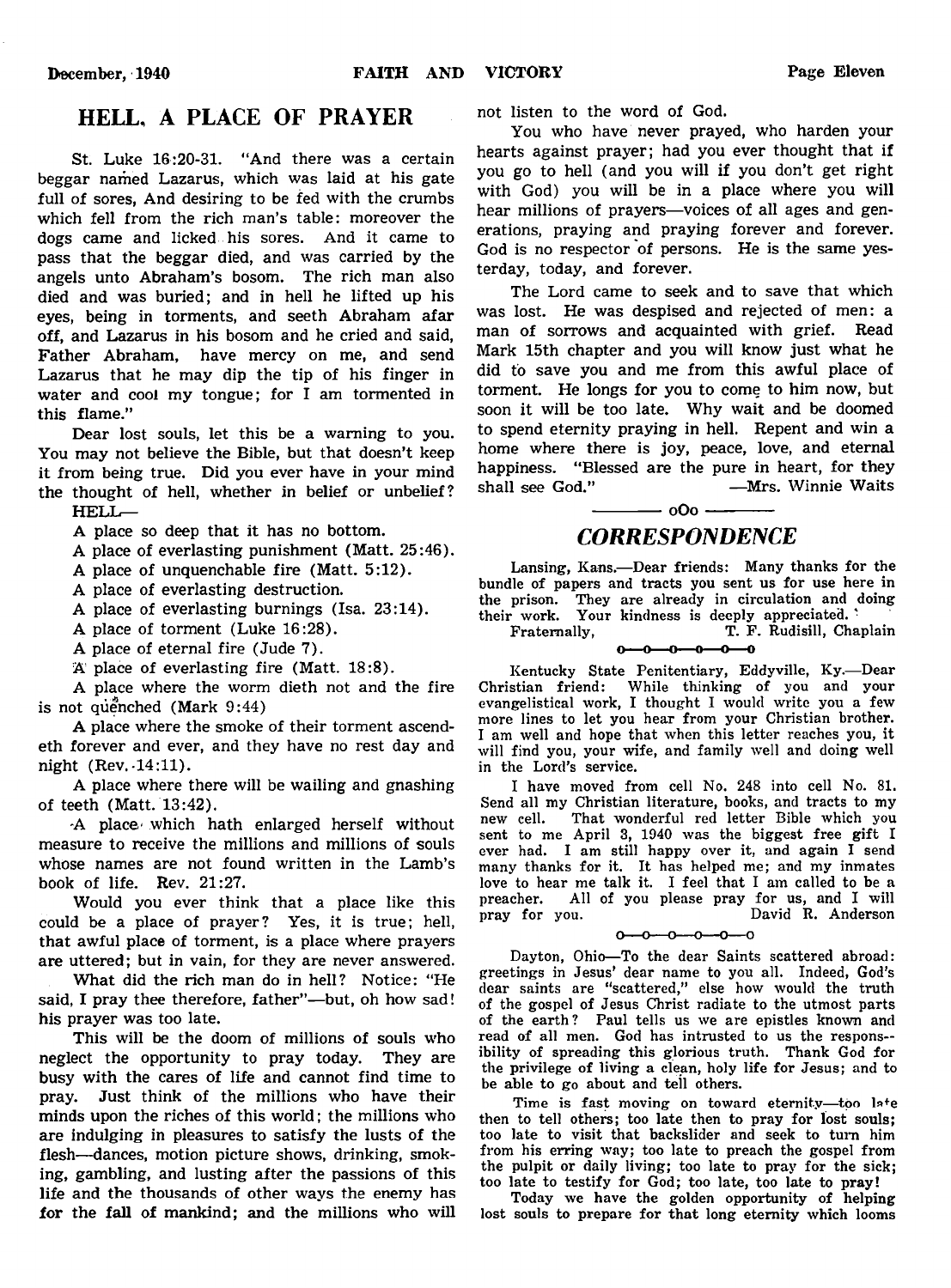in the distance. We often wonder: Are we doing all we can to win a soul for God? Jesus said in Matt. 9:37, 38, " The harvest truly is plenteous, but the laborers are few. Pray ye therefore the Lord of the harvest that he will send forth laborers into his harvest" Here we find Jesus giving out the commandment to "pray." He was moved with compassion when he saw the multitudes as they fainted and were scattered abroad as sheep having no shepherd. If there were multitudes in that sad condition in Jesus day, and He was moved with compassion for them and issued the command to pray; dear reader, today, how much more urgent should that command be to you and me to "pray." Perhaps there has never been a time since Jesus' day that there were more people upon the face of the earth than now. Was there ever a time when sin in all its various forms was ever more prevalent in the land than it is today? Was there ever a time that false prophets, false spirits and false doctrines were more abundant than they are today? Was there ever a time when God's people were more divided and scattered than they are now? Surely it must grieve the heart of our dear Saviour to behold God's creation in this sad condition. Thus it seems that God needs more laborers today in the vineyard of God than ever before since the history of time. Are you praying for God to send some one to help save lost souls? Are you praying for those God has called to preach the Word? God's ministry today needs your prayers. It seems to be a hard task indeed, to get that sinner to see his need of God and repent and get saved. Some poor laborer in God's field somewhere, laboring for lost souls, may be almost ready to go down under the load, and your prayers may encourage him and strengthen him to work a little harder, to hold out a little longer, to glean a few more souls till Jesus says, "It is enough." Each one that knows the Lord can pray. Jesus says to enter into your closet and when you have shut the door, "pray."

If souls around you are going on in sin, giving no heed to your efforts to do good, pray for them and pray God to send some one else their way who perhaps may help them to repent and get saved.

If you don't like the message the preacher has brought, ask yourself the question: How many times have I prayed for him or her? If yeu think some individual ought to go where you want them to, and preach to suit your taste, pray for them that the Holy Ghost will lead, guide, and direct them. If your neighbor returns you evil for good, pray for him that he might get saved. If your loved ones and friends do not treat you like they used to or like you think they should, pray for them and treat them kindly that they may see Jesus in your life. If the preacher doesn't visit you often, and the saints do not come to see you like they once did, pray for them. They may have moat to eat that you know not of. When it seems like you are going the last mile of the way, pray and God may send someone to comfort your heart and encourage you to press on. Pray without ceasing. Have faith in God, that He will send forth those whom He can use to glean out lost souls.

We are surely praising God for the hope and confidence we have in Him. We praise Him because He has saved us and washed us in His own precious blood and called us to preach the word. We need the saints' prayers that we will be able at all times to stand against the wiles of the enemy. Pray that God will give heavenly wisdom in rightly dividing the word of truth and dealing with lost souls. Pray that we live a life of victory here and earn a crown of life over there.

Everett and Armilda Abbott.

Garrett, Ind. — Dear Brother Pruitt and Family: Greetings in the precious name of Jesus. The Lord has been very good to me. One time He protected me from getting hurt and another time from having a wreck on one of our passenger trains. A journal broke off on the tender and tore up a lot of ties but the Lord kept the train on the track till I got the train stopped. I do thank the Lord. We can not get along at any time without the Lord. There is no enjoyment that takes the place of being filled with the Spirit of the Lord. I know you are busy working for the Lord.

Ralph is eight years old and Betty is growing. I want to raise them up for the Lord. My wife is not very well. She had an attack of appendicitis. Pray to the Lord that He will heal her. Pray that we will live pleasing to the Lord at all times. S. C. Baker pleasing to the Lord at all times.

$$
0 - 0 - 0 - 0 - 0 - 0
$$

Tulsa, Okla.— To all the saints scattered abroad: Greeting in Jesus' dear name. Today finds me still saved, and willing to do all I can to help God's cause along. Truly these are perilous times, when men's hearts are failing. Many have gone to their reward since we last wrote our testimony; yet those that were ready have gained their crown. Soon we shall be in the city of silent people. How I do want to be ready. Oh, how it grieves my soul to see how death is after the youth of our land! It seems almost daily we see the life of some dear young person snuffed out without warning; and think of all the ways that the devil has to drag our young people farther from God. How our young people in Tulsa are working! It seems each meeting day they have, they get some new converts.

Dear young people, be up and doing for the devil is after youth.

Yours for a pure gospel, Hettie J. Barton.  $-0$ -0-0  $-0$  - 0- $0-$ 

Good Pine, La.— Dear saints scattered abroad and all readers of Faith and Victory. Greetings: Grace, mercy, and peace be unto you, from God our Father and the Lord Jesus Christ.

I thank God this morning for this precious paper that sends out to the world the clear doctrine of the Church of God, so pure and spotless, just according to the scriptures. The gospel needs to be heralded to the world clearly and distinctly and with no uncertain sound; so those who are honest hearted and want the truth may hear and believe. "How shall they hear without a preacher?" Rom. 10:14.

Surely, the truth needs to be sent out from pulpit and printed page. The gospel of glad tidings that brings peace to the heart of man.

There is so much deception and false teaching in the world, and too many love darkness rather than light because their deeds are evil. People are trying to excuse themselves by saying, " If I am sincere in my belief that is acceptable with God." The Catholics perhaps are sincere, but that d«es not make their religion right. " The hour is coming and now is when the true worshippers shall worship the Father in spirit and in truth, for the Father seeketh such to worship Him." John 4:23. Believing something is right does not make it right. One woman I know of used poison in making bread, believing it was baking powder; but that did not make it so. It killed her father. Man's ideas and opinions will crumble and perish before the word of God. 2 Peter 1:19 says: " We have a more sure word of prophecy, whereunto ye do well if ye take heed." We must believe the word of God.. Thank God for the truth.

Your sister in God's family, Ruth Murphey.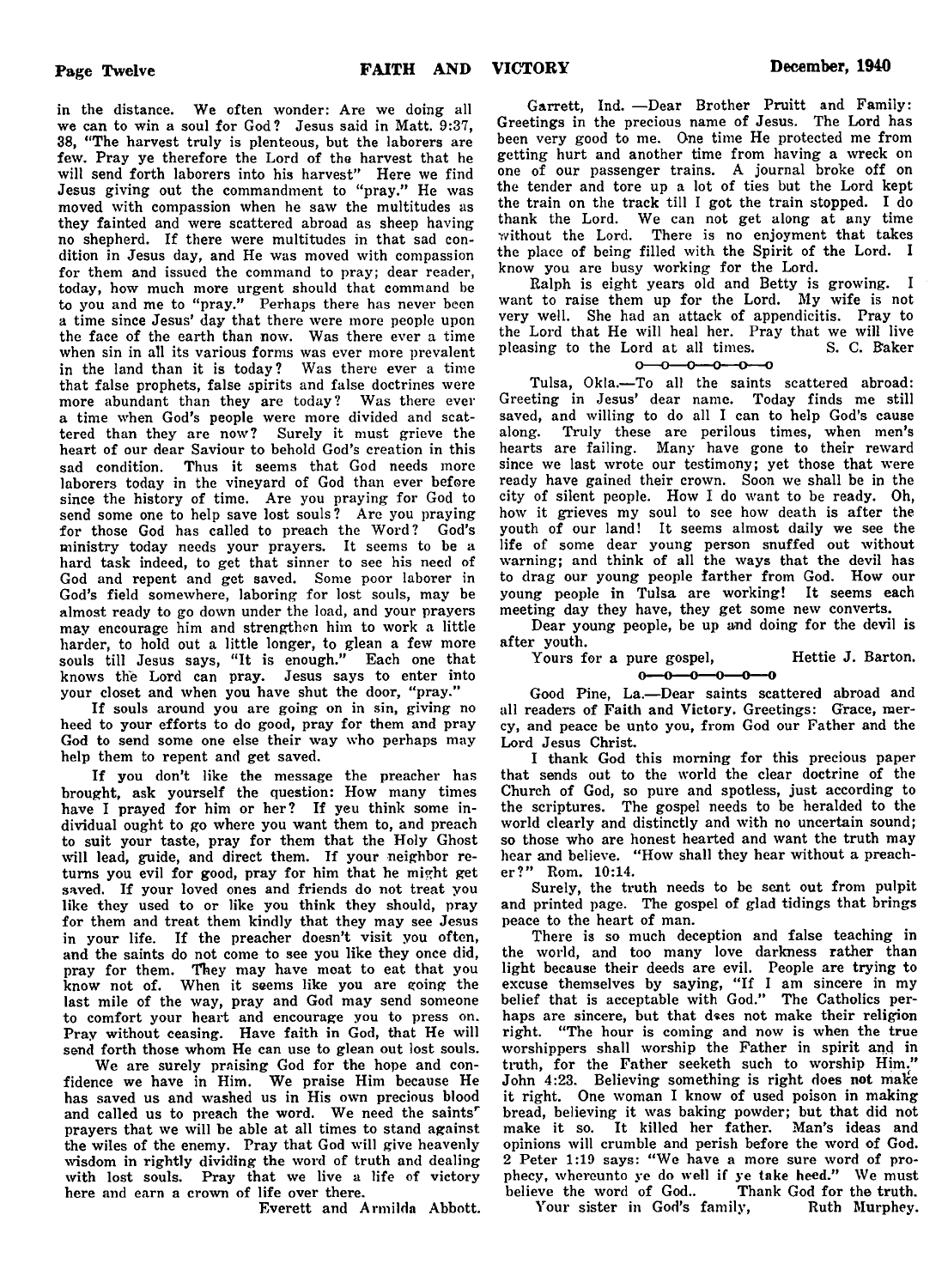Kansas City, Kans.— To the saints, greetings tonight. I am still saved from sin and enjoying the rich blessings of the Lord. Truly salvation is sweet to my soul in these dark perilous times. We are praising the Lord for sending our dear Sister Hudson back to us. We had been praying much for her return and we thank the Lord for showing mercy to us by hearing and answering our petition. Our souls rejoice over her continued trueness to God and to us. Before she went away she gave us much careful instruction and has at all times not shunned to declare all the counsel of God. We feel that we are a much favored people because the Lord has given her to us.

Bro. and Sister Gibson of Guthrie were with us in several days meeting, and the Lord did wonderfully bless and encourage our souls. The preaching was truly under the anointing power of God. Bible readings in the afternoon shed much light on the Word. We saw in them, precious saints of the most High and did regret their leaving. We believe much good was done. Since their departure, we have been richly fed by the preaching of Sister Hudson, and value much her practical way of teaching and preaching to us the plain, upright way of Christian living. It causes us to think often of the song: "There is no other Saviour but Jesus, There is no other way but His way."

We praise the Lord for the precious saints that came out of the compromise to cast their let with us and for their humble decision to measure to the Word. We held the meeting in our house and the interest and attendance was good. Some openly declared that they understood the way better than ever before. I truly praise the Lord for His Spirit, and I do believe that by humility and patient endurance the Lord's name will be magnified. The Lord did bless much in the meeting.

Remember me in your prayers, that God may get all the glory out of my life.

Your saved sister, Lozetta Tomlin.

#### $0 - 0 - 0 - 0 - 0$

Shawnee, Okla.— Dear Saints of God everywhere: May God richly bless you is my prayer. I am very much encouraged to press the battle on. There is joy in living for God. Have felt impressed to write my testimony for several days.

The Lord has blessed us in so many different ways. Some of you will remember that at the Gutkrie camp meeting that we were wanting to move from Sapulpa, Okla. to Shawnee. It looked like mountains were ahead, so we asked the saints to be agreed with us in this behalf. God did answer our prayers and everything turned out better than we expected. Thank the dear Lord so much.

Bro. and Sister Barton and daughter, Dorothy, of Tulsa, Okla. moved us and our things here, for which we are so thankful. They have really been true, dear friends to us.

We found a hearty welcome to Shawnee. The saints supplied us with food until we could get our "Dependent Children's check," which was delayed. We thank each of them for every deed. The Lord is wonderfully blessing the church here. We have good srvices and are receiving much food for our souls.

The children are so happy to be where they can attend Sunday School. They also enjoy the bible readings we have every Friday night. We had long wished for the privilege of meeting with God's chosen few. Thank each of you for your prayers offered in our behalf.

Your sister, The Floy Woolery.

" Work on, work on, nor doubt, nor fear. From age to age this voice **shall** cheer: Whate'er may die or be forgot, Work done for God, it dieth NOT."

Roll of 5 Faith and Victory papers, one year...\$ 1.00

|  |  | 100 papers each month, one year 14.00 |  |
|--|--|---------------------------------------|--|



The Picture Rolls and Lesson Cards are published for a period of three months at a time, so if your order is a month late you must pay for that month any way.

The cards are four cents per set, which consists of one card per pupil for three months. The picture rolls are ninety cents each. They also come by the quarter. If your order does not come promptly and as you ordered it, notify us at once for the order comes direct to you and we have no way of checking it.

Order Picture Rolls and Cards for Primary Class from Geneva Bailey, 920 W. Mansur Ave., Guthrie. Okla. The Sunday School Lessons for the other classes are in the Faith and Victory paper.

> - 000 -AN EXACTING DISCIPLESHIP Sunday December 1, 1940.

> Daily Readings and Meditations Nov. 25 to 30.

- M. Conditional service Luke 9:57-62.
- T. Supreme devotion Matt. 10:37-39.
- W. The daily cross Luke 9:23-25.<br>T. Utter consecration Rom. 12:1. 2
- Utter consecration Rom. 12:1, 2.
- F. Calling a disciple Luke 5:27-32.

S. An example of discipleship. Phil. 3:7-14.

Printed Portion ................................................Luke 9:49-62.

Luke 9:49. And John answered and said, Master, we saw one casting out devils in thy name; and we forbad him, because he followeth not with us.

50. And Jesus said unto him, Forbid him not: for he that is not against us is for us.

51. And it came to pass, when the time was come that he should be received up, he stedfastly set his face to go to Jerusalem,

52. And sent messengers before his face: and they went, and entered into a village of the Samaritans, to make ready for him.

53. And they did not receive him, because his face was as though he would go to Jerusalem.

54. And when his disciples James and John saw this, they said, Lord, wilt thou that we command fire to come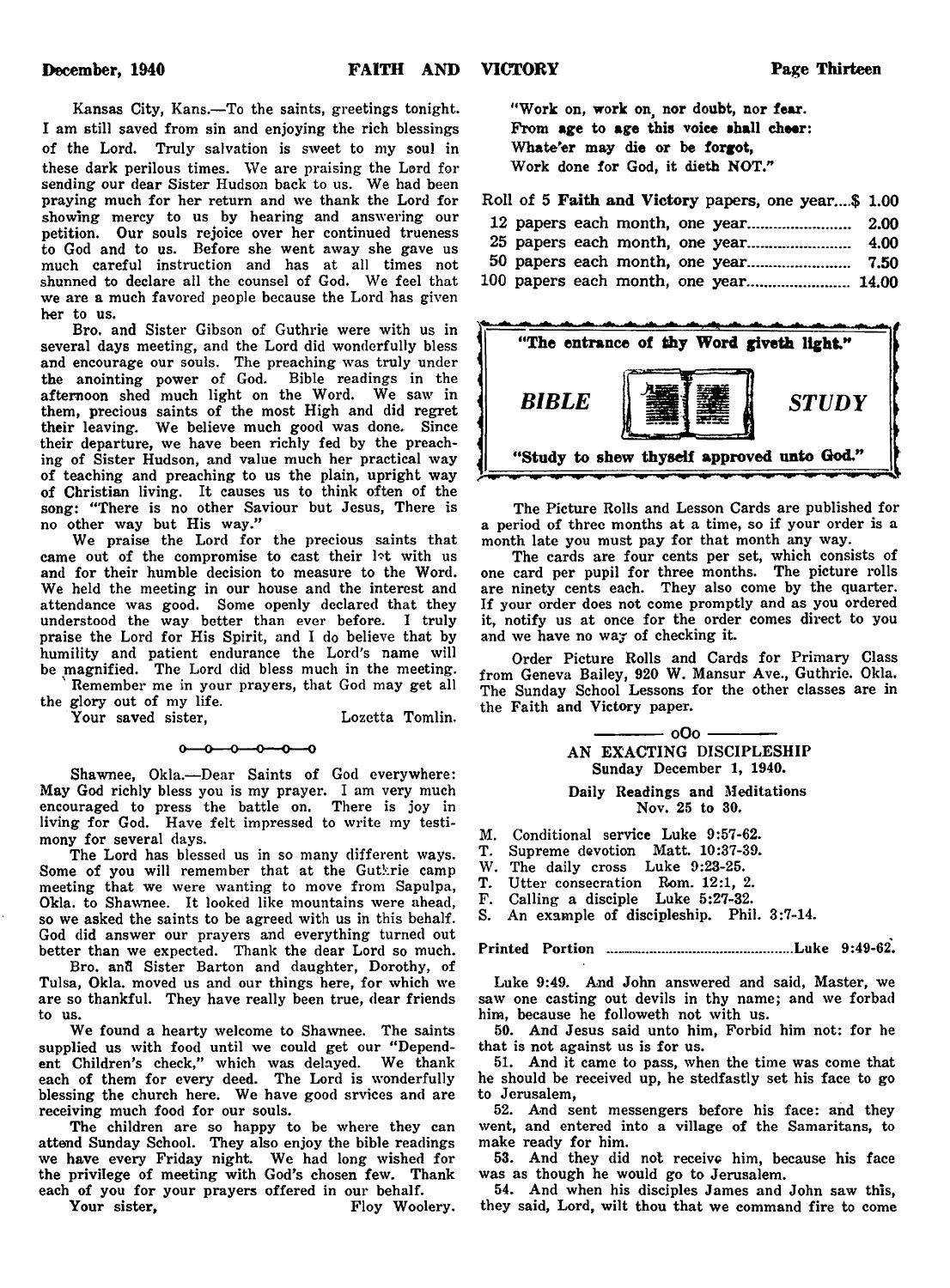down from heaven, and consume them, even as Elias did ? 55. But he turned, and rebuked them, and said, Ye know not what manner of spirit ye are of.

56. For the Son of man is not''come to destroy men's lives, but to save them. And they Went to another village.

57. And it came to pass, that, as they went in the way, a certain man said unto him, Lord, I will follow thee whithersoever thou goest.

58. And Jesus said unto him, Foxes have holes, and birds of the air have nests; but the Son of man hath not where to lay his head.

59. And he said unto another, Follow me. But he said, Lord, suffer me first to go and bury my father.

60. Jesus said unto him, Let the dead bury their dead: but go thou and preach the kingdom of God.

61. And another also said, Lord, I will follow thee; but let me first go bid them farewell, which are at home at my house.

62. And Jesus said unto him, No man, having put his hand to the plough, and looking back, is fit for the kingdom of God.

Golden Text: "No man, having put his hand to the plough, and looking back is fit for the kingdom of God.— Luke 9:62.

### COMMENTS AND APPLICATION

John's hasty conclusion, that the man should be rebuked, did not meet with the approval of Jesus. The words of Jesus were plain and distinct against false teachers; yet His servant must not strive, but be gentle and kind to all. Clean and strict teaching does not necessarily mean narrowness of mind.

While Jesus expects his commands to be followed out closely, yet His spirit and the spirit of his disciple is to manifest love and mercy toward all.

Jesus came to SAVE men. If you are not saved, Jesus is seeking for you now.

Following Jesus— Many announce their willingness to follow Jesus, but when they count the cost they turn away sorrowful. Decision, determination and divine love burning in the heart will cause men to sacrifice self and follow the lowly Jesus. If we are to follow Christ let us deny ourselves and take up our cross. His call to us is distinct and plain; so we must forsake all and put Him first in our lives. Complete satisfaction only comes as we completely submit to His will.

#### --000-

#### A GOOD NEIGHBOR Sunday December 8, 1940

Daily Readings and Meditations

Dec. 2 to 7.

M. " Who is my neighbor." Luke 10:25-37. T. A cruel reception Luke 4:22-30.

W. Am I my brother's keeper? Gen. 4:3-10.

T. A neighborly deed Acts 3:1-10.

F. Love of neighbor Rom. 13:8-10.

S. Rules for neighbors Lev. 19:9-18.

Printed Portion ................................................L.uke >10:25-37.

Luke 10:25. And, behold, a certain lawyer stood up, and tempted him, saying, Master, what shall I do to inherit eternal life?

26. He said unto him, What is written in the law ? how readest thou?

27. And he answering said, Thou shalt love the Lord thy God with all thy heart; and with all thy soul, and with all thy strength, and with all thy mind; and thy neighbor as thyself.

28. And he said unto him, Thou hast answered right:

this do, and thou shalt live.

29. But he, willing to justify himself, said unto Jesus, And who is my neighbor?

30. And Jesus answering said, A certain man went down from Jerusalem to Jerico, and fell among thieves, which stripped him of his raiment, and wounded him, and departed, leaving him half dead. '

31. And by chance there came down a certain priest that way: and when he saw him, he passed by on the other side.

32. And likewise a Levite, when he was at the place, came and looked on him, and passed by on the other side.

33. But a certain Samaritan, as he journeyed, came where he was: and when he saw him, he had compassion on him,

34. And went to him, and bound up his wounds, pouring in oil and wine, and set him on his own beast, and brought him to an inn, and took care of him.

35. And on the morrow when he departed, he took out two pence, and gave them to the host, and said unto him, Take care of him; and whatsoever thou spendest more, when I come again, I will repay thee.

36. Which now of these three, thinkest thou, was neighbor unto him that fell among the thieves ?

37 And he said, He that shewed mercy on him. Then said Jesus unto him, Go, and do thou likewise.

Golden Text: "Thou shalt love the Lord thy God with all thy heart and with all thy soul, and with all thy strength, and with all thy mind, and thy neighbor as thyself." — Luke 10:27.

## COMMENTS AND APPLICATION

The lawyer, who was quite sure that he knew what the scriptures taught about eternal life, wished to test Jesus' orthodoxy. Jesus was not so interested in the letter of the law as he was in the spirit and practice of it. Knowing the heart of the lawyer, he shifted the question in a way to convict him of his need of practice rather than knowledge. The fact that the lawyer tried to justify himself, proves that he felt condemned, for Jesus had not even accused him. It seems to be a frailty of humanity to justify their noncompliance to God's law on the grounds of ignorance. The nature of his question, "Who is my neighbor?" shows that he was hoping that there would be certain bounds so his lack of love and care for his neighbor would not be exposed, but true godly love knows no bounds, as we see by the answer which Jesus gave him.

In the parable are three types of humanity portrayed: a sufferer, self-absorbed passers-by, and a compassionate helper.

In the world today we find plenty of the first type and the second; but the great need is for more "Good Samaritans," both in the spiritual and material realm. When people whom God has prospered see poor and needy people around them and shift all the responsibility of their welfare onto the government, they are as selfish as the Priest and Levite. Government doles lack that touch of personal care and love, which discouraged humanity are hungering *ior,* today.

Souls have been captured by Satan and stripped of honesty, morality, etc. Many professed Christians glance at them, perhaps pity or condemn them, and pass on as though there is nothing they can do about it; and,, indeed, there isn't, for in the sight of God, their own condition is just as deplorable.

A divinely implanted principle in the hearts of those who have found the way of eternal life (been born again of the Spirit of God) causes them to: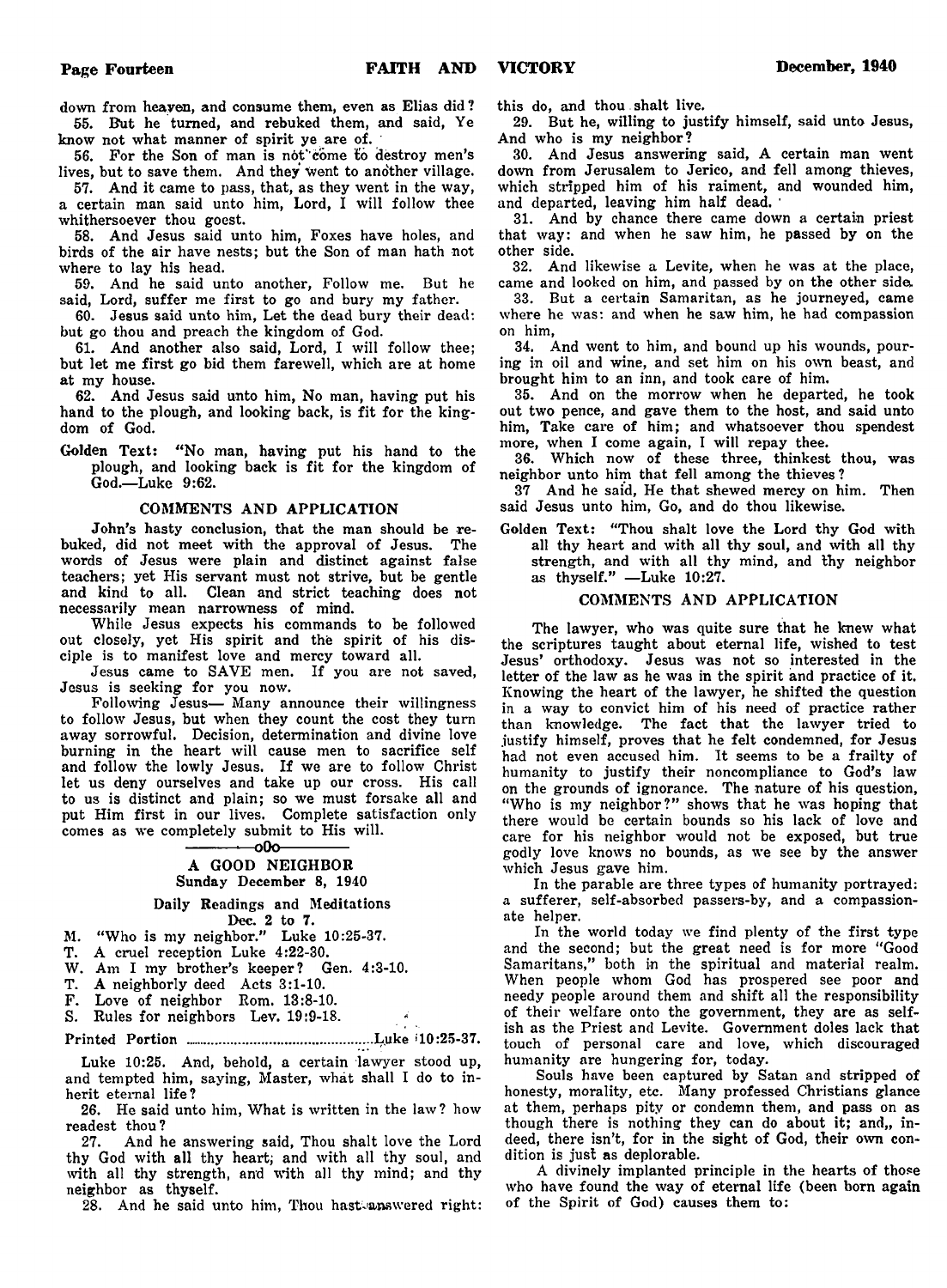" Rescue the perishing, care for the dying, Snatch them in pity from sin and the grave. Weep o'er the erring one, lift up the fallen, Tell them of Jesus the mighty to save."  $-$  000  $-$ 

### JESUS TEACHES HIS DISCIPLES TO PRAY Sunday, December 15, 1940

## Daily Readings and Meditations December 9 to 14.

M. The prayer of persistence Luke 11:1-10.

T. Exhortation to prayer 1 Tim. 2:1-8.

W. Power in persistence Luke 18:1-8.

T. Intercessory prayer John 17:9-20.

F. Faith in prayer Matt. 15:21-28.

S. Humility in prayer Luke 18:9-14.

Printed Portion ................................................Luke 11:1-13.

Luke 11:1. And it came to pass, that as he was praying in a certain place, when he ceased one -of his disciples said unto him, Lord, teach us to pray, as John also taught his disciples.

2. And he said unto them, When ye pray, say, Our Father which art in heaven, Hallowed be thy name. Thy kingdom come. Thy will be done, as in heaven, so in earth.

3. Give us day by day our daily bread.

4. And forgive us our sins; for we also forgive every one that is indebted to us. And lead us not into temptation; but deliver us from evil.

5. And he said unto them, Which of you shall have a friend, and shall go unto him at midnight, and say unto him, Friend, lend me three loaves;

6. For a friend of mine in his journey is come to me, and I have nothing to set before him?

7. And he from within shall answer and say, Trouble me not: the door is now shut, and my children are with me in bed; I cannot rise and give thee.

8. I say unto you, Though he will not rise and rive him, because he is his friend, yet because of his importunity he will rise and give him as many as he needeth.

9. And I say unto you, Ask, and it shall be given you: seek, and ye shall find; knock, and it shall be opened unto you.

10. For every one that asketh receiveth; and he that seeketh findeth; and to him that knocketh it shall be opened.

11. If a son shall ask bread of any of you that is a father, will he give him a stone? or if he ask a fish, will he for a fish give him a serpent?

12. Or if he shall ask an egg, will he offer him a scorpion ?

13. If ye then, being evil, know how to give good gifts unto your children: how much more shall your heavenly Father give the Holy Spirit to them that ask him ?

Golden Text: "Ask, and it shall be given you; seek and ye shall find; knock, and it shall be opened unto you."—Luke 11:9.

#### COMMENTS AND APPLICATION

We are very thankful for the privilege of prayer. Prayer means much more than saying words. The spirit that has been born of God naturally reaches out toward God. Prayer is communing with God. Praying is not telling God a number of things or asking for those things we desire, but as we pour out our hearts unto Him and listen attentively unto the answer He gives us assurance that He hears our petitions.

As we approach our Father in prayer, we realize it is a sacred occasion and that we are treading on holy ground as did Moses. It is only as we lose sight of self and seek Him for guidance that we may be a blessing to others that receive the greatest blessings ourselves.

If God had not intended to answer our prayers He would not have told us to pray. Neither would He have been so careful to instruct us to pray.

Then if He will answer prayer and it is necessary for us to pray that we may obtain grace and strength, let us offer to our heavenly Father that fervent effectual prayer that He may be pleased to continue to favor us with His tender mercies. Do we count prayer a duty or a privilege ?

"I often say my prayers; but do I ever pray?

And do the wishes of my heart go with the words I say?

I might as well kneel down and worship gods of stone As to offer to the Living God a prayer of words alone."

> -000-SHARING THE SHEPHERDS' JOY Sunday, December 22, 1940.

#### Daily Readings and Meditations December 16 to 21.

M. The birth in the manger Luke 2:1-7.

T. Good tidings of great joy Luke 2:8-12.

W. The Angels' chorus Luke 2:13, 14.

T. A pilgrimage to the manger Luke 2:15—20.

F. The visit of the Magi Matt. 2:1-12.

Printed Portion ....................................................Luke 2:8-20.

Luke 2:8. And there were in the same country shepherds abiding in the field, keeping watch over their flock by night.

9. And, lo, the angel of the Lord came upon them and the glory of the Lord shone round about them: and they were sore afraid.

10. And the angel said unto them, Fear not: for, behold, I bring you good tidings of great joy, which shall be to all people.

11. For unto you is born this day in the city of David Saviour, which is Christ the Lord.

12. And this shall be a sign unto you; Ye shall find the babe wrapped in swaddling clothes, lying in a manger.

13. And suddenly there was with the angel a multitude of the heavenly host praising God, and saying,

14. Glory to God in the highest, and on earth peace, good will toward men.

15. And it came to pass, as the angels were gone away from them into heaven, the shepherds said one to another, Let us now go even unto Bethlehem, and see this thing which is come to pass, which the Lord hath made known unto us.

16. And they came with haste, and found Mary, and Joseph, and the babe lying in a manger.

17. And when they had seen it, they made known abroad the saying which was told them concerning this child.

18. And all they that heard it wondered at those things which were told them by the shepherds.

19. But Mary kept all these things, and pondered them in her heart.

20. And the shepherds returned, glorifying and praising God for all the things that they had heard and seen, as it was told unto them.

Golden Text: "Glory to God in the highest, and on earth peace, good will toward men." -Luke 2:14.